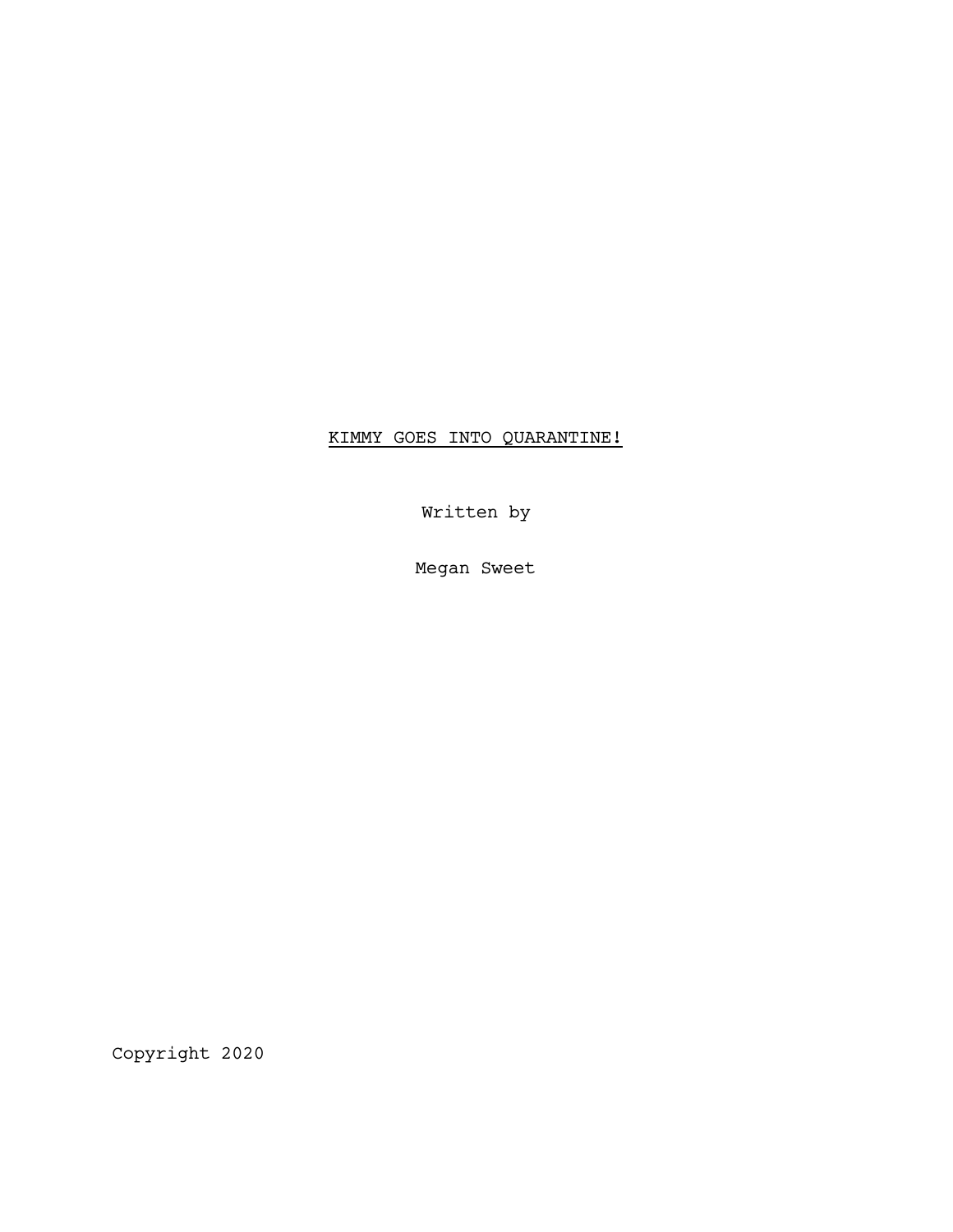EXT. TITUS AND KIMMY'S NEIGHBORHOOD - EARLY MORNING

Titus is leaving a Quiznos proudly after destroying the bathroom. He notices a sign in the window that says "bathrooms for customers only" he pretends to flip his nonexistent hair and then struts away. A man approaches him to ask for money but instead coughs into his face.

> TITUS Ugh, sir I don't need your germs I already share a toothbrush with what I assume is a raccoon living in the wall

The man continues coughing and walks away.

TITUS (CONT'D) I swear this whole country is going downhill. First Hillary's emails, And now--

He looks around noticing that everyone is coughing and looks sick. He rushes down the street to get away.

CUT TO:

INT. KIMMY AND TITUS'S APARTMENT - A LITTLE LATER

Titus bursts into Kimmy's room waking her up. His face is covered in what looks like Cheeto dust.

> TITUS (frantic) Wake up Kimmy Lee Curtis the world is ending!

**KTMMY** What? Where? The Reverend?

TITUS

No it's a virus and it's coming for us all! I'm too talented to die this young, I haven't even played a black judge in a network drama yet!

**KTMMY** Titus relax, where did you hear this because honestly it sounds like fake news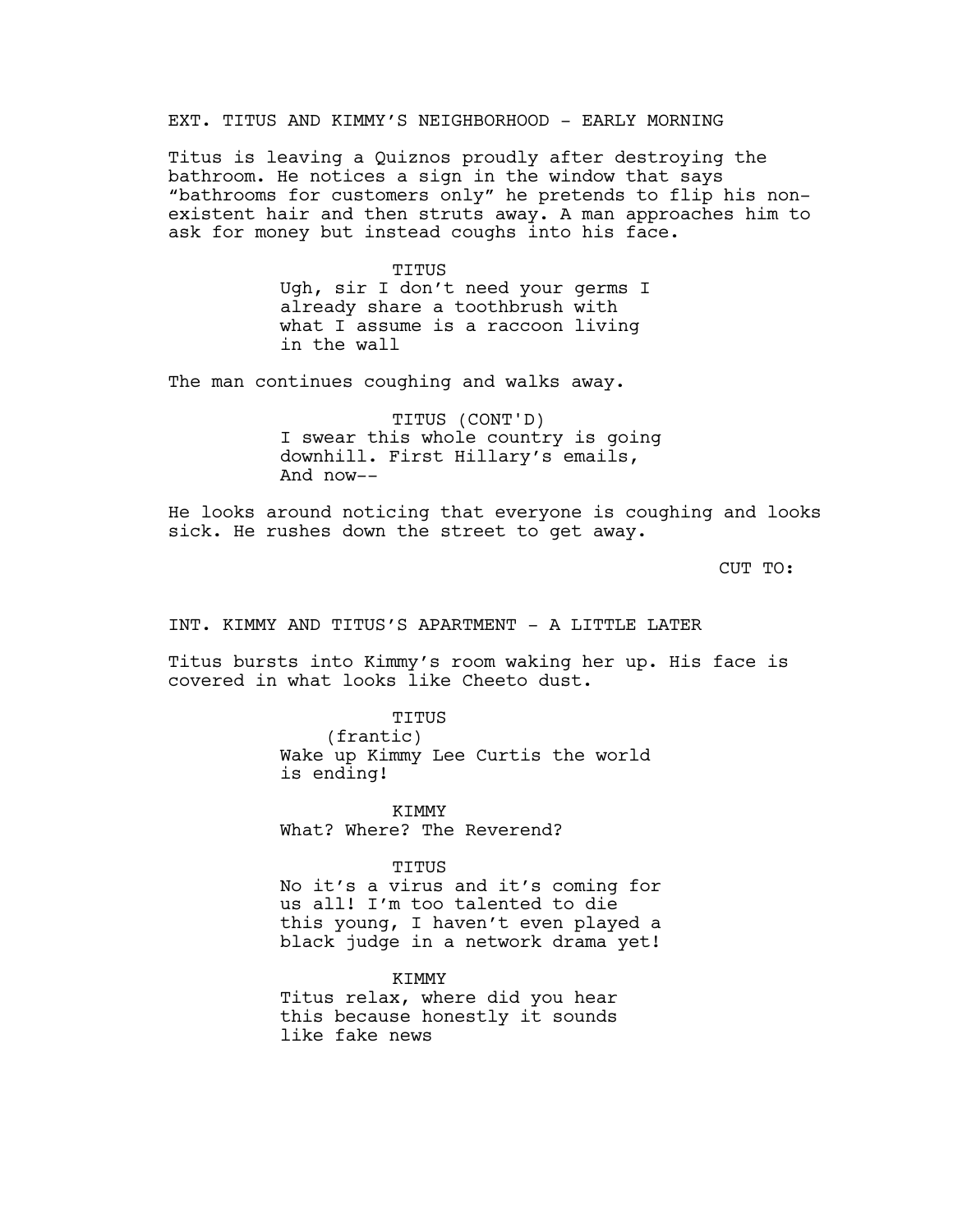TITUS I was on my daily morning stroll when everyone around me started coughing

KIMMY Are you sure they didn't just drink Vernor's? That stuff always makes me cough. But I can't stop drinking it!

TITUS I stopped by meth head Charlie's newsstand and it's all over the papers!

He hands Kimmy three magazines one by one. The first is TIME with the headline "Super Virus hitting the U.S At rapid rate" the next is Newsweek reading "They warned us and we didn't listen" and the third is a Highlights kids magazine with a sick giraffe on the cover with the headline "my tummy hurts." Kimmy takes the Highlights magazine excitedly.

> TITUS (CONT'D) Don't bother I already did all the mazes in pen

KIMMY But you always cheat!

TITUS I don't do well with barriers you know that!

She throws the magazine aside, disappointed.

KIMMY Titus I'm sure it's just the flu or something. Everyone is just overreacting

### TITUS

We need to get supplies in case they ban us from leaving the apartment. My dolls can't go that long without their hair care!

# KIMMY

(MORE) (unraveling) They can't do that... right? I mean they can't force us to stay in our homes against our will and...and...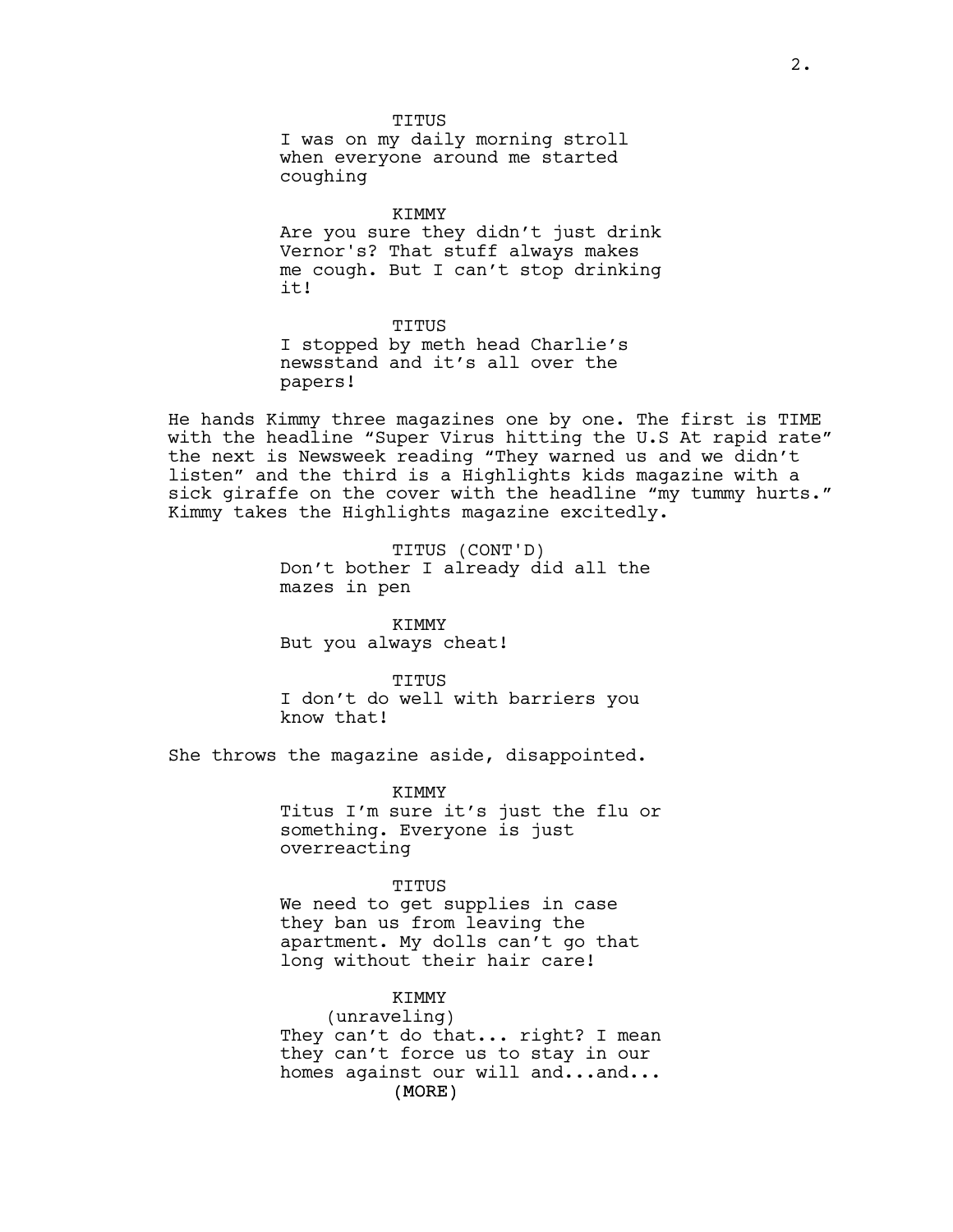#### KIMMY (CONT'D)

make us watch poorly filmed videos of the reverend doing what he thinks is Tai chi?!

TITUS Okay, take a step back girl I forgot this might be triggering for you

KIMMY No I'm fine. Everything's going to be fine. (beat) what's on your face?

Titus pulls out a bag of off-brand cheese snacks called "Chee Toez."

> TITUS You know when I'm anxious I snack in my sleep!

> KIMMY I thought I heard crunching last night. But I just assumed it was the family of raccoons that lives inside the wall

> TITUS Listen Kimitheé Chalamet, we need to bunker down

Kimmy looks at him with wide eyes.

TITUS (CONT'D)

I mean, shelter down! And by "we" I mean you. My horoscope said not to start any new projects today, and we both know what happens when I ignore what my horoscope says

KIMMY

TITUS (CONT'D) I end up disturbing the peace at a Baskin Robbins after lying about my birthday and get banned for life

You end up disturbing the peace at a Baskin Robbins after lying about your birthday and get banned for life

TITUS (CONT'D) They took a photo of me to hang on the wall!

KIMMY I thought you stole it to use as your headshot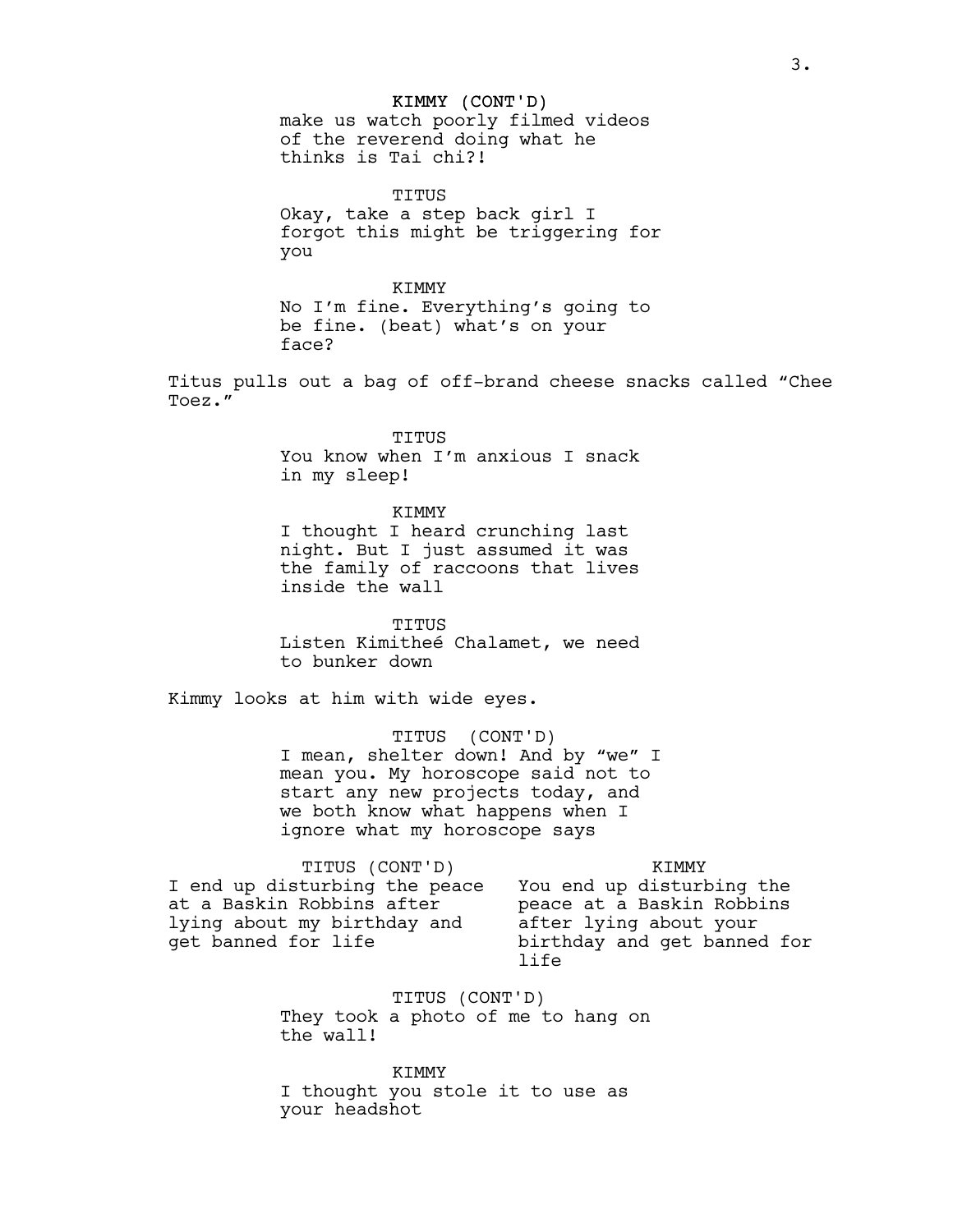TITUS

Either way it was traumatizing!

KIMMY

Okay, fine, Titus. If it will make you feel better I will pick up some food and supplies in between Ubering tourists to Sbarro for a slice of authentic New York City pizza

TITUS Great, I've already made a list

He hands her the list, it's covered in cheese dust.

KIMMY This just says "doll shampoo" how is that an essential item?

TITUS These are unprecedented times!

Titus leaves her doorway dramatically. She gets out of bed to get ready. Titus yells back to her.

> TITUS (CONT'D) Don't forget the raccoon food! Feeding them is the only way to keep them on our side!

We hear angry Raccoon noises coming from the wall. She runs out of the room.

OPENING TITLE SEQUENCE

INT. JACQUELINE'S APARTMENT - AFTERNOON

Jacqueline is wearing a kinda off looking Gucci patterned face mask and gloves and is struggling to open a bottle of water. Kimmy enters looking worried.

KIMMY

Jacqueline I got your SOS text, but what does "eqqplant emoji, peach emoji, shrugging emoji" mean?

JACQUELINE That was meant for someone else. But thank god you're here!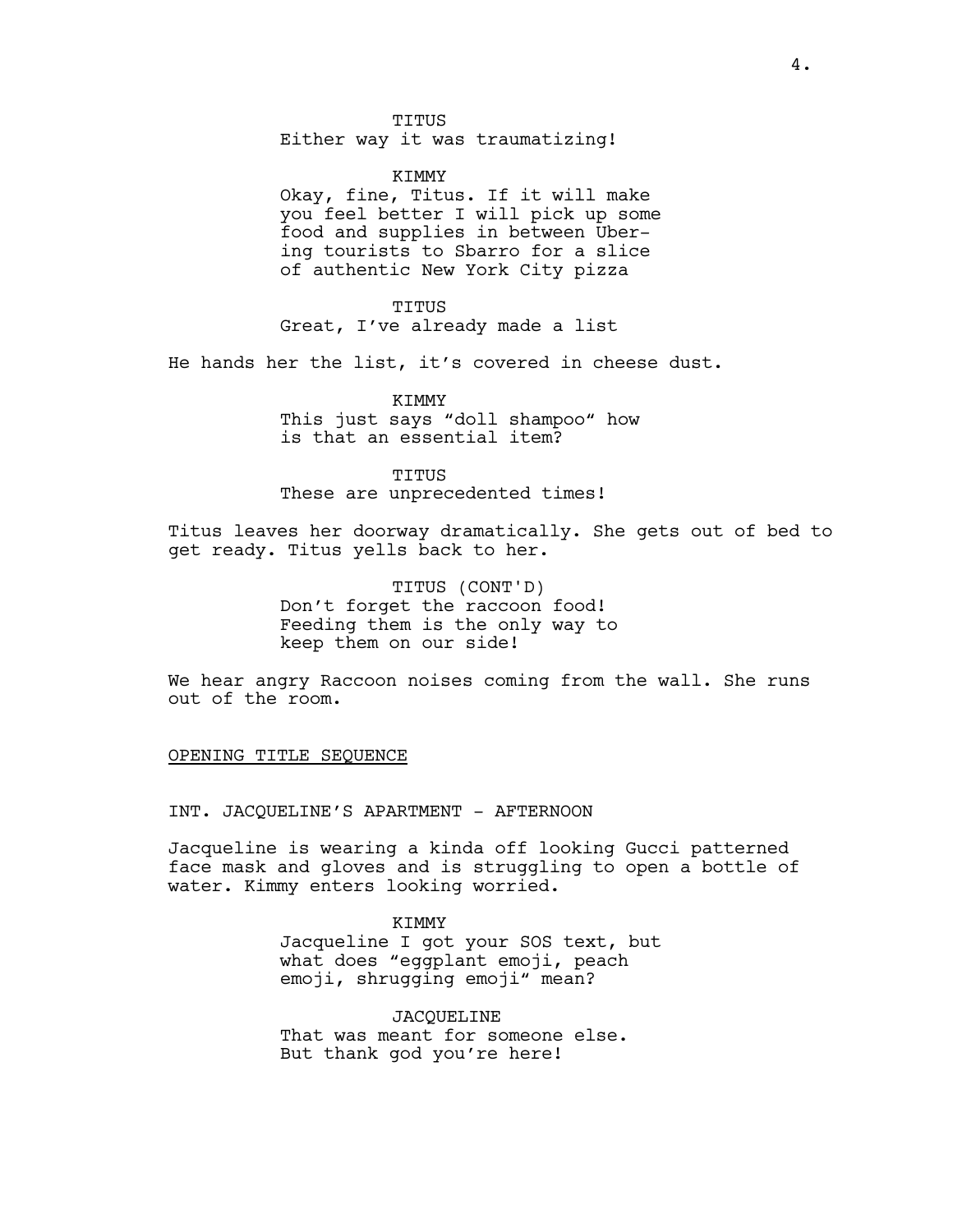# **KTMMY**

(referring to mask and gloves) Oh come on, not you too

# JACQUELINE

We are on the verge of entering a global crisis, I'm surprised you of all people aren't taking this seriously after spending all that time camping underground or whatever that was

### **KTMMY**

You mean being kidnapped?

### JACQUELINE

Same difference. Anyway, Buckley is home from school indefinitely and they expect me, his MOTHER, to homeschool him. And since Xanthippe is in self-quarantine after going on that Kesha themed Cruise for spring break, I need your help around here

### KIMMY

I wish I could, but between my Uber shifts and managing Titus's sleep snacking, I'm spread pretty thin right now. Plus they're saying the city might shut down soon

# JACQUELINE

Well I am deeming you essential, you think I don't have dirt on De Blasio? Back when I was a flight attendant I worked a flight he was on and let's just say I have a very damning photo of him that he won't want leaked

KIMMY What is it? Is he...like, nakey?

JACQUELINE What? No. He's wearing Bermuda shorts

Kimmy looks at her confused.

JACQUELINE (CONT'D) In FIRST CLASS, Kimmy!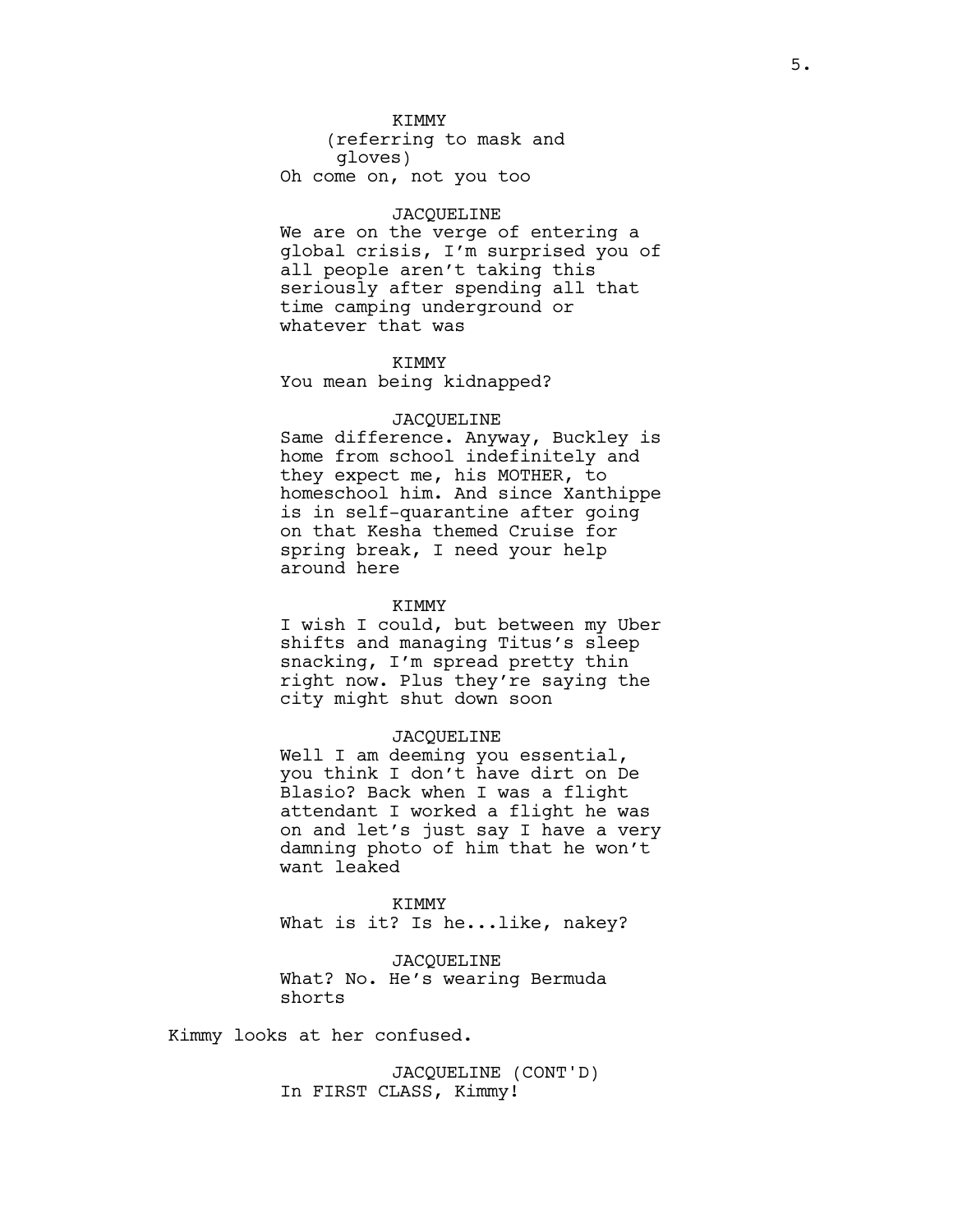Kimmy nods pretending she understands the repercussions "oh right, yes that's terrible"

> JACQUELINE (CONT'D) Besides I'm going to be very busy taking on charity work during these trying times

## KIMMY

Says the lady with the designer face mask

JACQUELINE I'll have you know this specific pattern was incredibly cheap. It was discontinued because Casey Anthony wore it the day she was acquitted

Kimmy rolls her eyes.

JACQUELINE (CONT'D) With Russ stuck in Africa helping underprivileged high school children on mission trips, I feel like I should be doing more for others

#### KIMMY

Well that's very noble of you Jacqueline

#### JACQUELINE

I just have to find the right charity to support. Have you ever done charity work? I mean, besides getting your clothes at an old abandoned Limited Too?

#### KIMMY

When I was a kid I cut my hair for a charity that made wigs for young girls with arachnophobia

Jacqueline looks confused.

KIMMY (CONT'D) Wait, that can't be right

(MORE) JACQUELINE Irregardless, my hair is far too processed for something like that.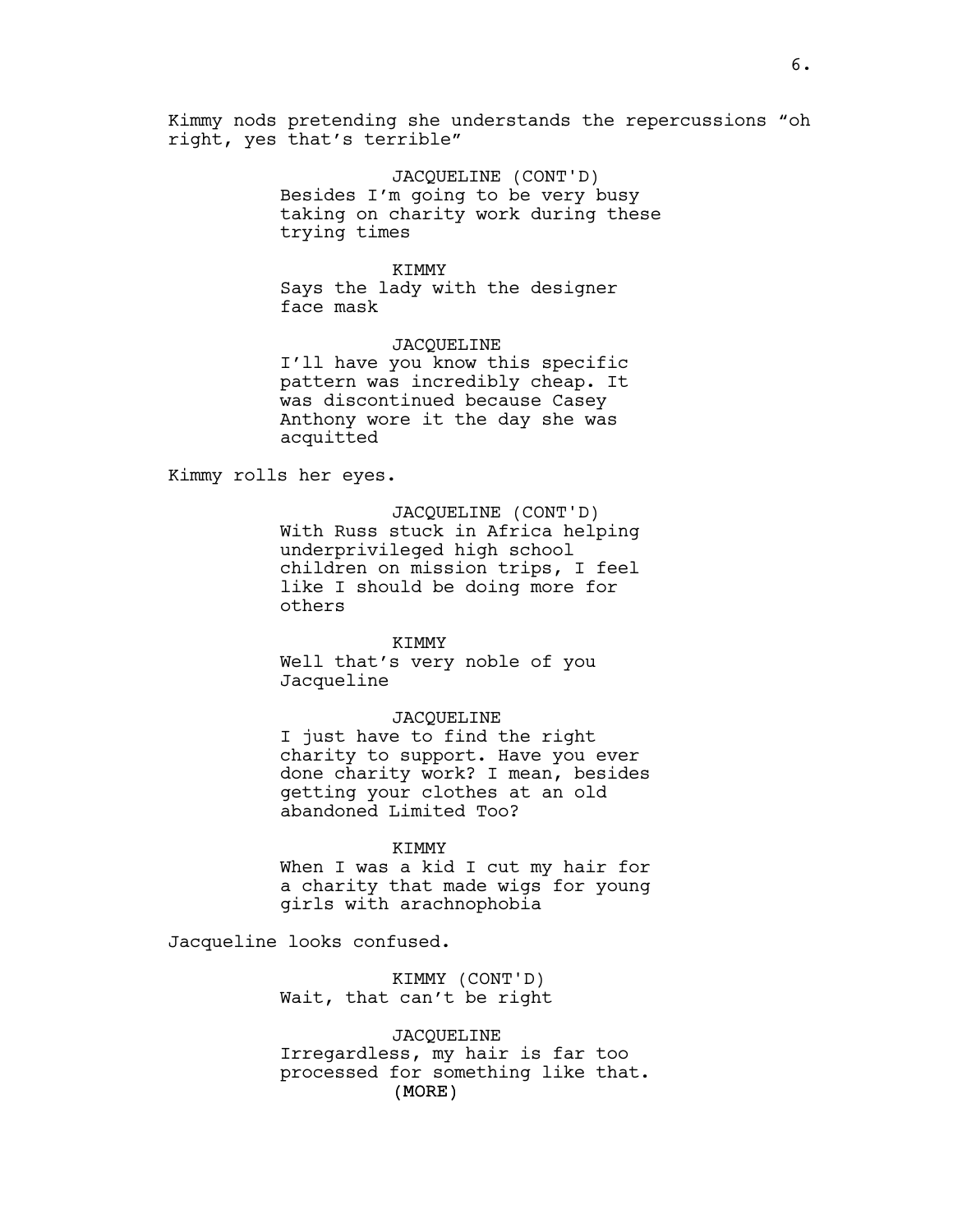### JACQUELINE (CONT'D)

Plus my shampoo is infused with tiger semen which a lot of people are allergic to

KIMMY What about volunteering at a soup kitchen?

JACQUELINE Soup is for poor people Kimmy

KIMMY Yeah that's kind of the whole point

JACQUELINE I just really want to make an impact. Something big and unforgettable. Where I get all the attention. Like Kirstie Allie on Dancing with The Stars

#### KIMMY

Or like when the Beach Boys performed with Jessie and the Rippers on Full House

# JACQUELINE

Ew no.

Kimmy yawns.

JACQUELINE (CONT'D) You seem extra tired, and your face looks even paler than usual. You're not sick, are you?

She quickly steps farther away from Kimmy.

### KIMMY

I just haven't been sleeping well lately, I have a lot on my mind

JACQUELINE Trust me this impending pandemic is keeping me awake too. Why don't you try medication?

She walks over and grabs a bottle out of her purse and takes out a pill.

> JACQUELINE (CONT'D) Here take one of my sleeping pills

Kimmy cautiously takes it from her.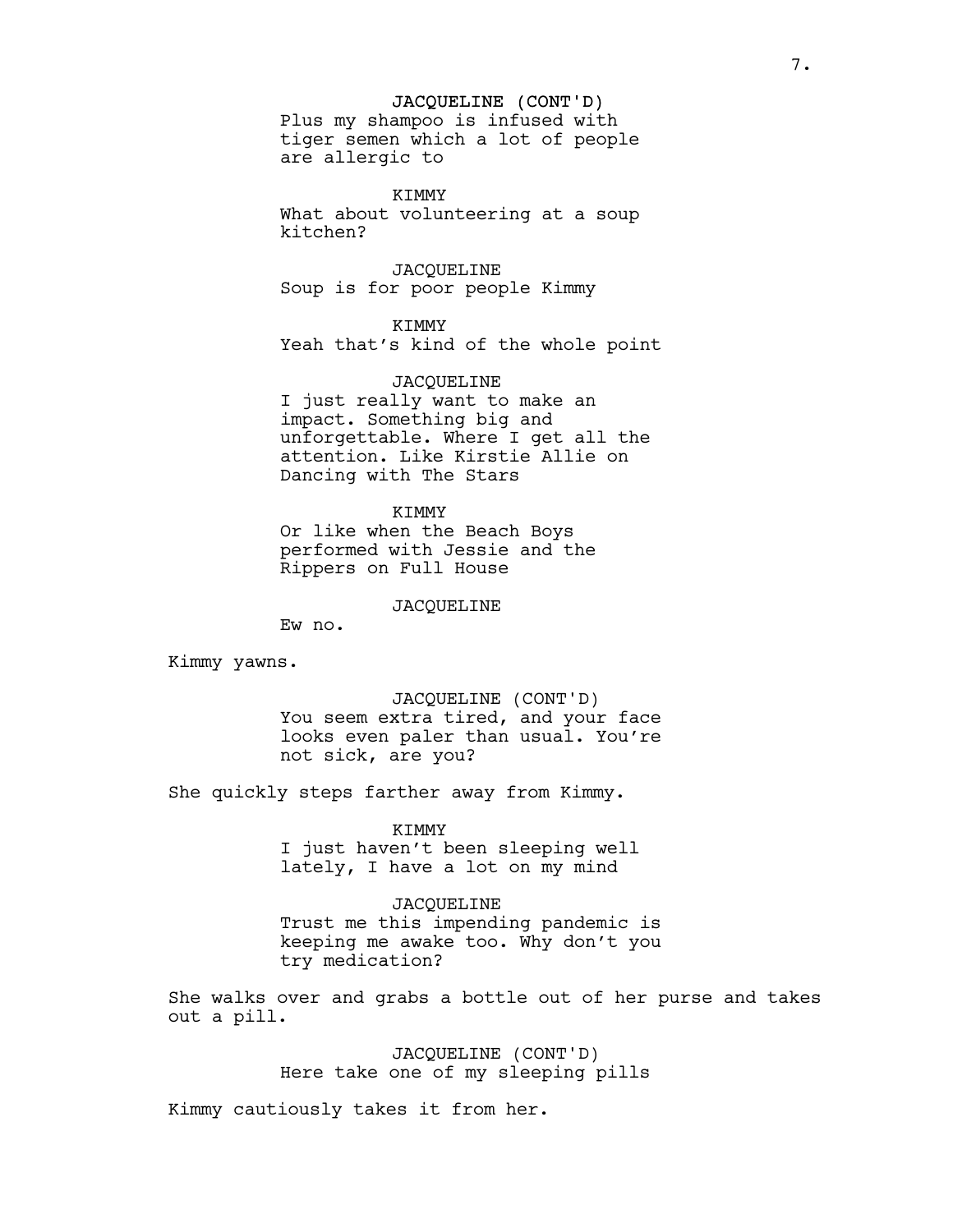JACQUELINE They don't call it a Cosby for nothing!

Kimmy shrugs and puts the pill into her pocket for later.

JACQUELINE (CONT'D) See! I'm already helping the less fortunate!

CUT TO:

INT. BODEGA - LATER THAT DAY

Lillian is in line at a crowded bodega. Some people are wearing face masks. She coughs and everyone gasps.

LILLIAN

(annoyed) Relax, I'm not sick. This whole crisis is just a conspiracy theory to distract us while the government creates more lizard people. Even if this thing was real, you really think ol' Lillian Kaushtupper couldn't handle it? I survived polio, mad cow, bird flu, swine flu, raccoon flu, and a Kid Rock concert in the 90s. So I think my immune system is strong enough to fight off a so-called virus

CUSTOMER 1 Wait, you didn't get the polio vaccine?

LILLIAN I don't believe in vaccines, I heard they make your children straight

CUSTOMER 2 Well even if you don't show symptoms you can still get other people sick

LILLIAN (laughing) Okay, boomer.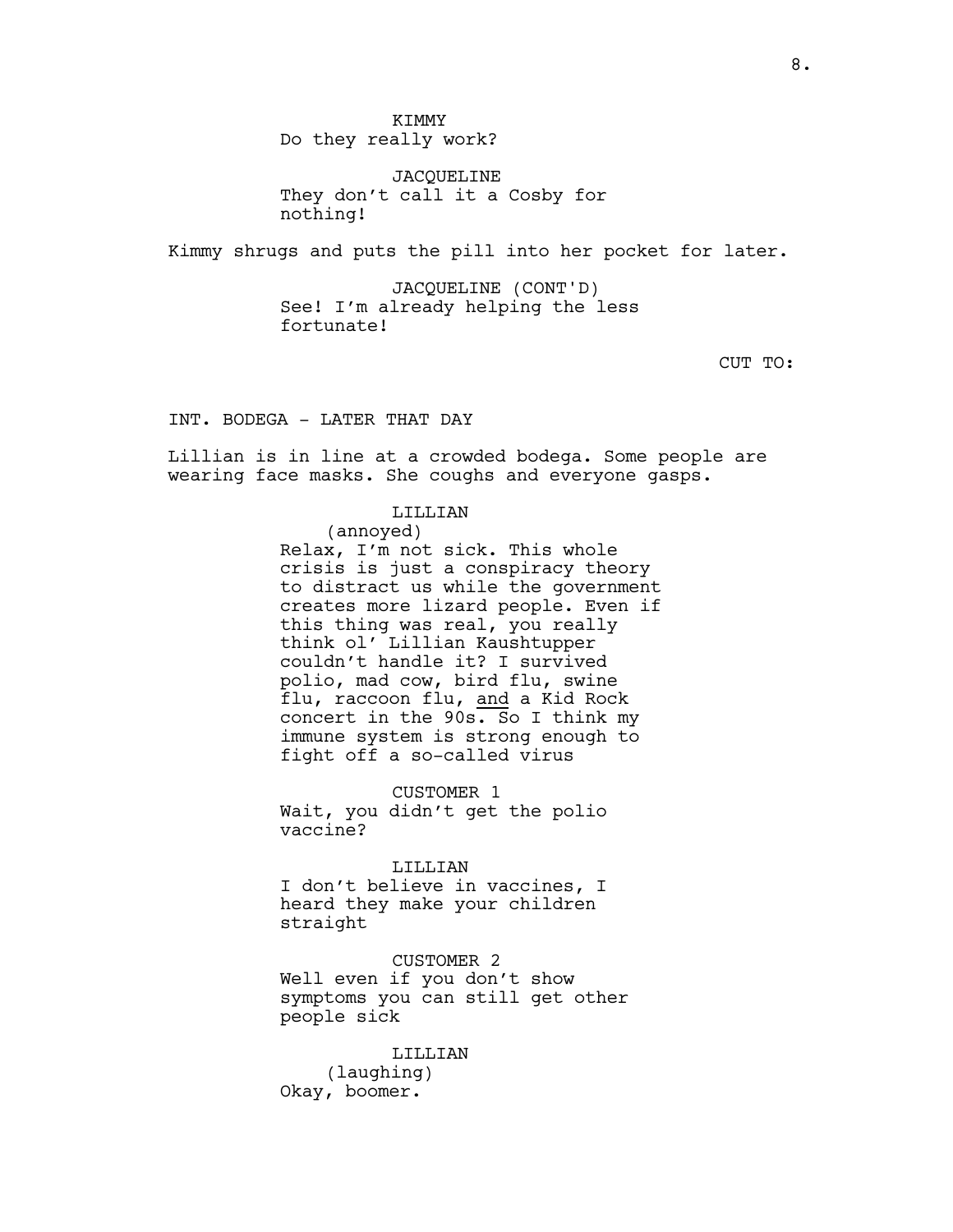CUT TO:

# INT. KIMMY AND TITUS'S APARTMENT - A LITTLE LATER

Kimmy enters and sees that Titus has turned the apartment into the bunker she was trapped in. He has made a fort out of toilet paper, makeshift mole women out of household items, a mystery crank by punching a hole in the wall and sticking a crowbar in it, and he is wearing his red wig in a braid, similar to Kimmy's hair when she was kidnapped.

> KIMMY (angry) Titus what did you do?

Kimmy drops all her bags. She empties her pockets, including the sleeping pill, onto the counter. Titus comes out of his bedroom.

TITUS

I'm preparing for the end of times!

KIMMY

Why did you have to recreate *my* bunker? Didn't you think for a second this could be really upsetting for me? I was finally starting to move on from all this

#### TITUS

I did Kim Possible. And I'm sorry you're going through this again. But in my defense I don't have any other frames of reference for a bunker. Did *you* consider that?

# KIMMY

(annoyed) no...

She notices all the toilet paper.

KIMMY (CONT'D) Aw man you found toilet paper?

TITUS Found. Yes. NOT stolen from a Quiznos women's bathroom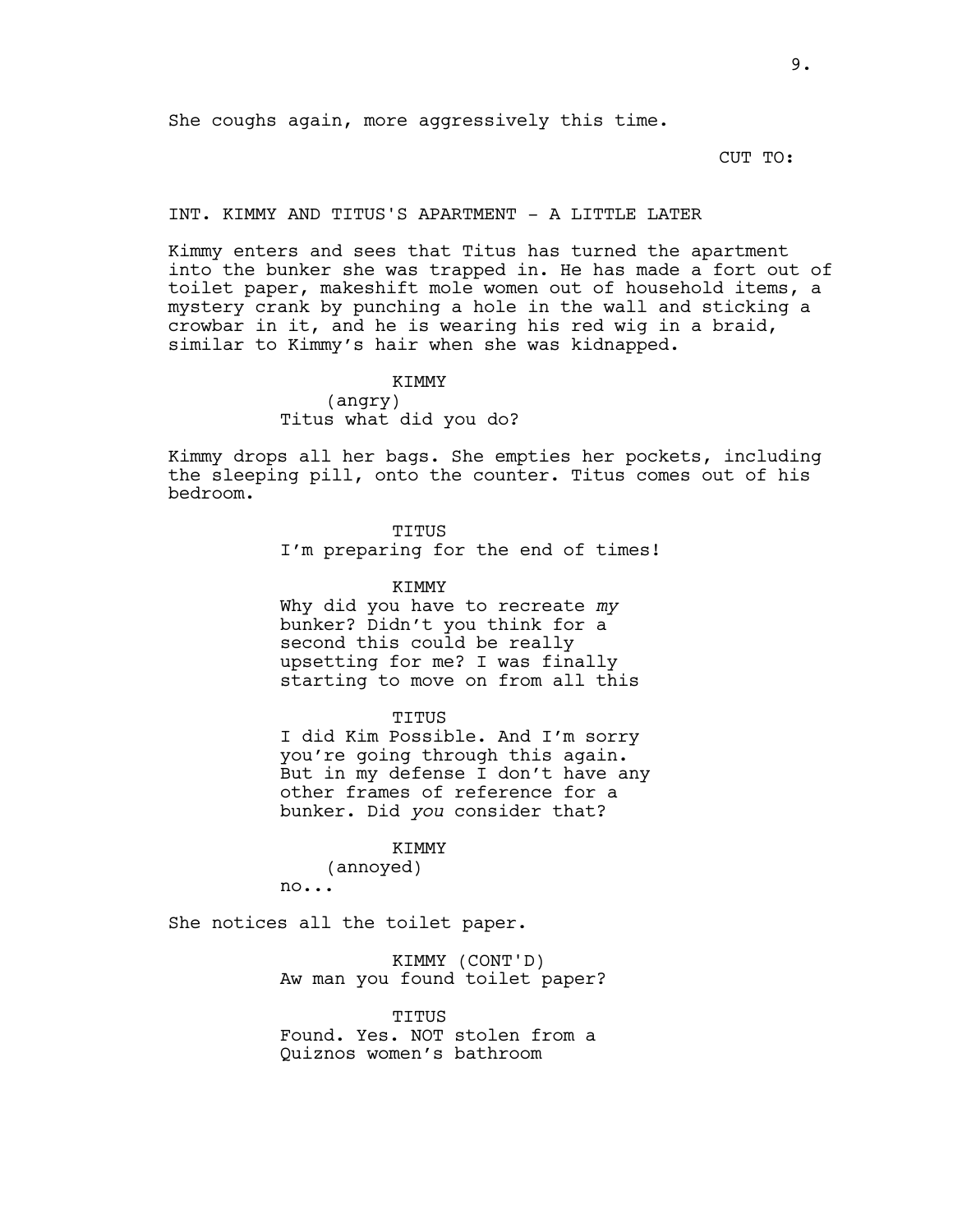I went to like six stores and all I could find are these weird fruit rollups

She hold them up. They are called "faux fruit leather" Titus gasps.

# TITUS

(distraught) Is that what you had to use as toilet paper in the bunker?

# KIMMY

(laughing) No are you crazy? We used pages from the reverend's unpublished book about how Amelia Earhart was a whore

Titus nods. Lillian enters, looking sicker.

# LILLIAN

Oh brother what is happening in here?

### KIMMY

We're just trying to prepare in case we aren't allowed to leave the apartment. But I really don't think it's going to get that serious. Why, do you? What do you know!?

### LILLIAN

This whole thing is a hoax, the city will be back to normal in no time

She takes off her coat.

LILLIAN (CONT'D) Is it hot in here or is it just me?

### TITUS

Well considering the heat in this building hasn't worked since I moved in here it must be you

LILLIAN You should talk to management about that

TITUS You are management!

KIMMY You are management!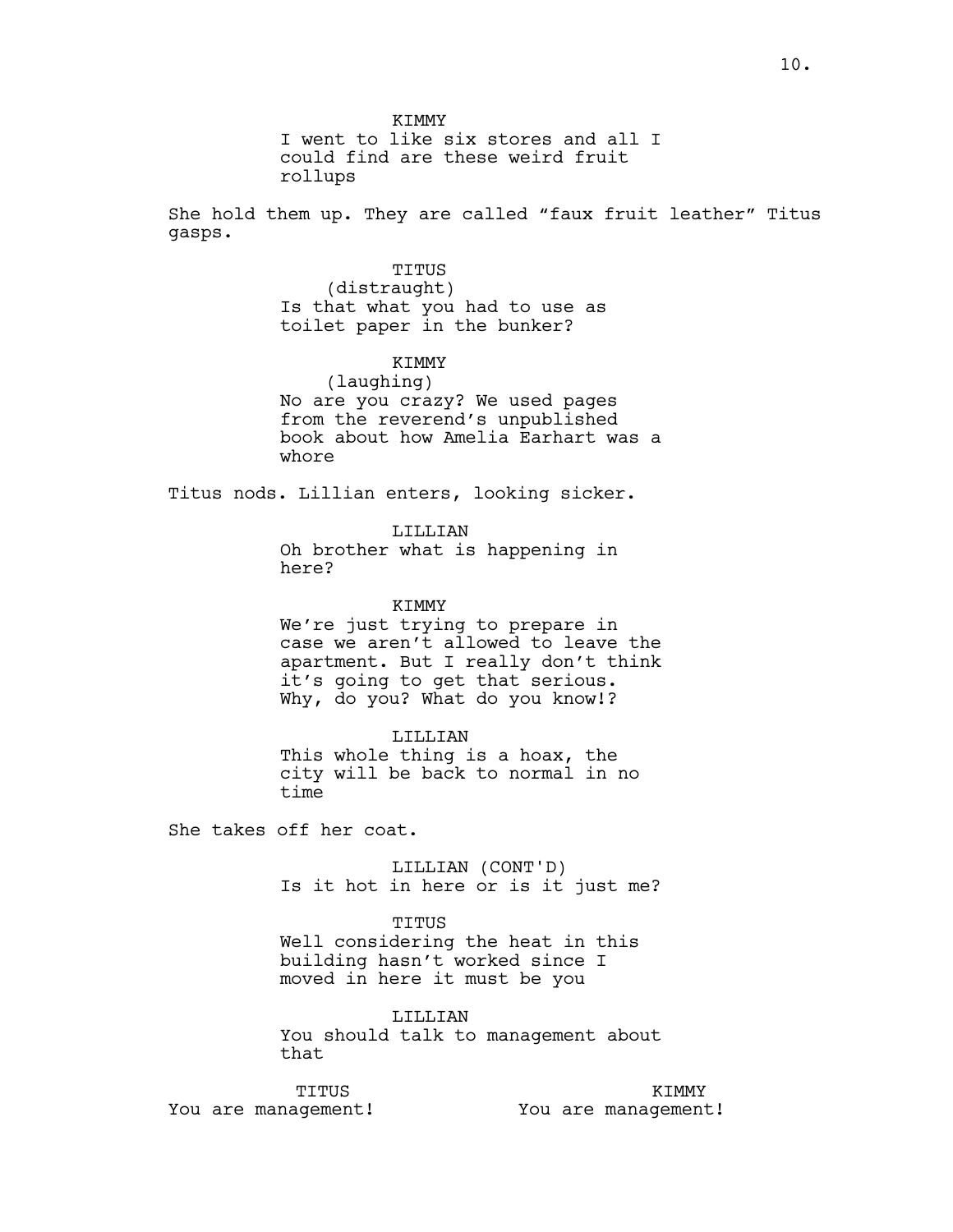Lillian starts coughing. Titus holds up a makeshift cross he made out of two of his barbie dolls.

> TITUS (CONT'D) Stay away witch!

> > LILLIAN

Will you two calm down? I ate some expired sour cream in 1998 and I think it's just starting to catch up to me. No one even knows what the symptoms of this thing are, it's all bogus!

Kimmy glances at the TV which is muted, she see's the reverend's photo on Fox News.

> KIMMY Is that... turn up the volume!

Titus grabs the remote.

FOX NEWS ANCHOR Welcome back to Fox News, the number one news channel for old white people and cats left home with the TV on. Mittens, if you're watching, daddy loves you. (beat) If you still have a "lock her up" sign in your front yard, you're in the right place

Kimmy rolls her eyes.

FOX NEWS ANCHOR (CONT'D) You may be hearing a lot about a socalled super virus all around the world and the panic surrounding getting tested. But we want to stop the spread of misinformation about this possible pandemic. Joining me now with exclusive information from Indiana State Prison is felon doomsday cult leader and former wedding DJ, Reverend Richard Wayne Gary Wayne

### REVEREND WAYNE

Thank you for having me. Now let's keep this quick it's Taco Tuesday here which means ten extra minutes of toilet time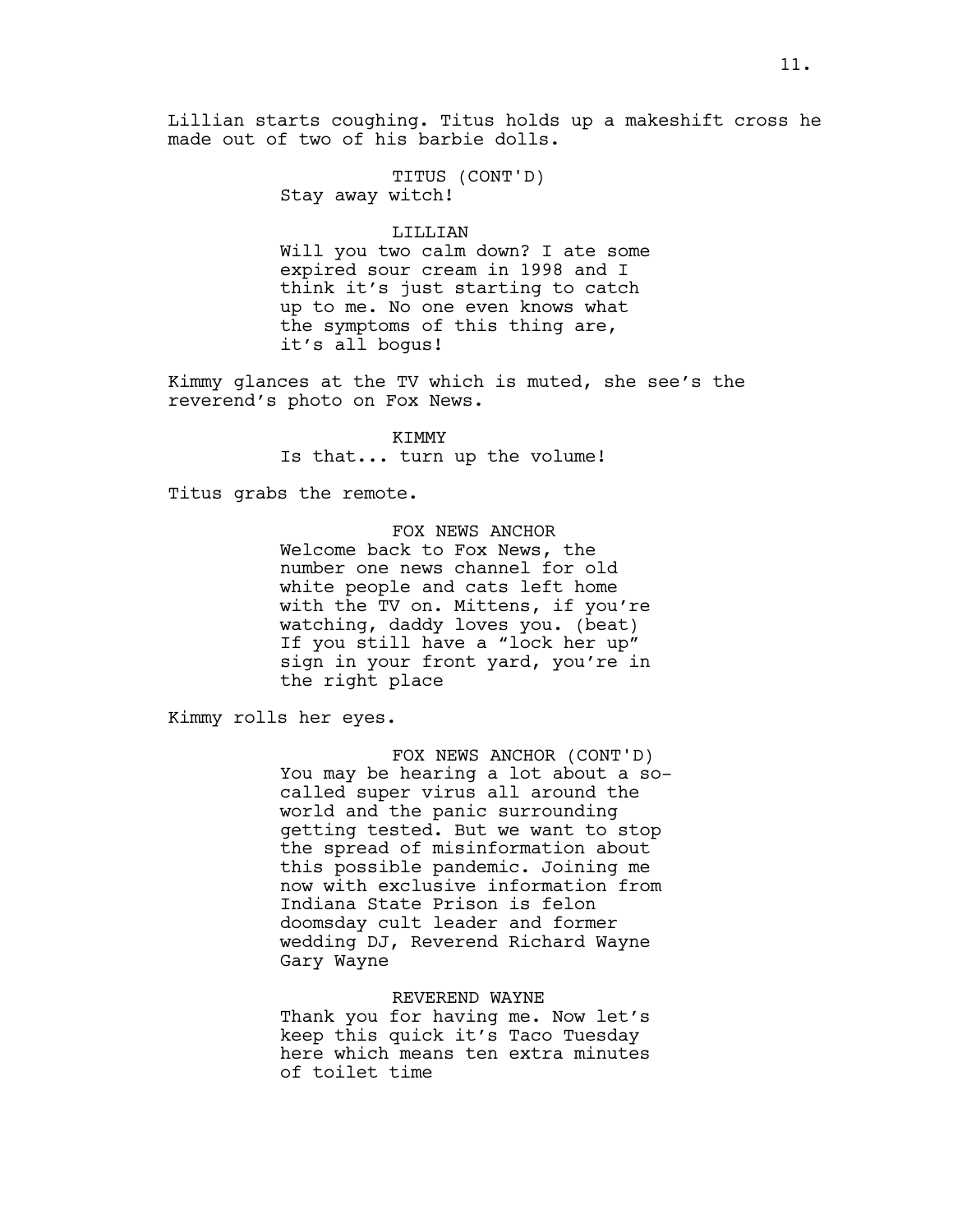# FOX NEWS ANCHOR

So you predicted the end of the world happening in the late 90s and admitted to getting the date wrong, but you're saying that now these really are the end of times. Elaborate on that

# REVEREND WAYNE

Well my dude, I mixed up the dates. I was being deceived by Jesus's evil brother Terry. But according to my new calculations the end of the world is looming near

FOX NEWS ANCHOR So what you're saying is, God is punishing us for almost voting in a female president?

REVEREND WAYNE Right you are

FOX NEWS ANCHOR So what symptoms should people look out for?

REVEREND WAYNE Basically the virus starts off in the reproductive organs and spreads to the brain causing bleeding from the eyes,

Titus touches his eyes and sees there is something on his fingers, then realizes it's just cheese dust from last night.

> REVEREND WAYNE (CONT'D) creepy smiling,

Titus smiles and then screams.

REVEREND WAYNE (CONT'D) neon nipples,

Titus looks down at his chest through his shirt. He's glowing. Then he remembers he's wearing glow sticks as a necklace.

> REVEREND WAYNE (CONT'D) ....and terrible sarcasm

TITUS (sarcastically) Thanks captain obvious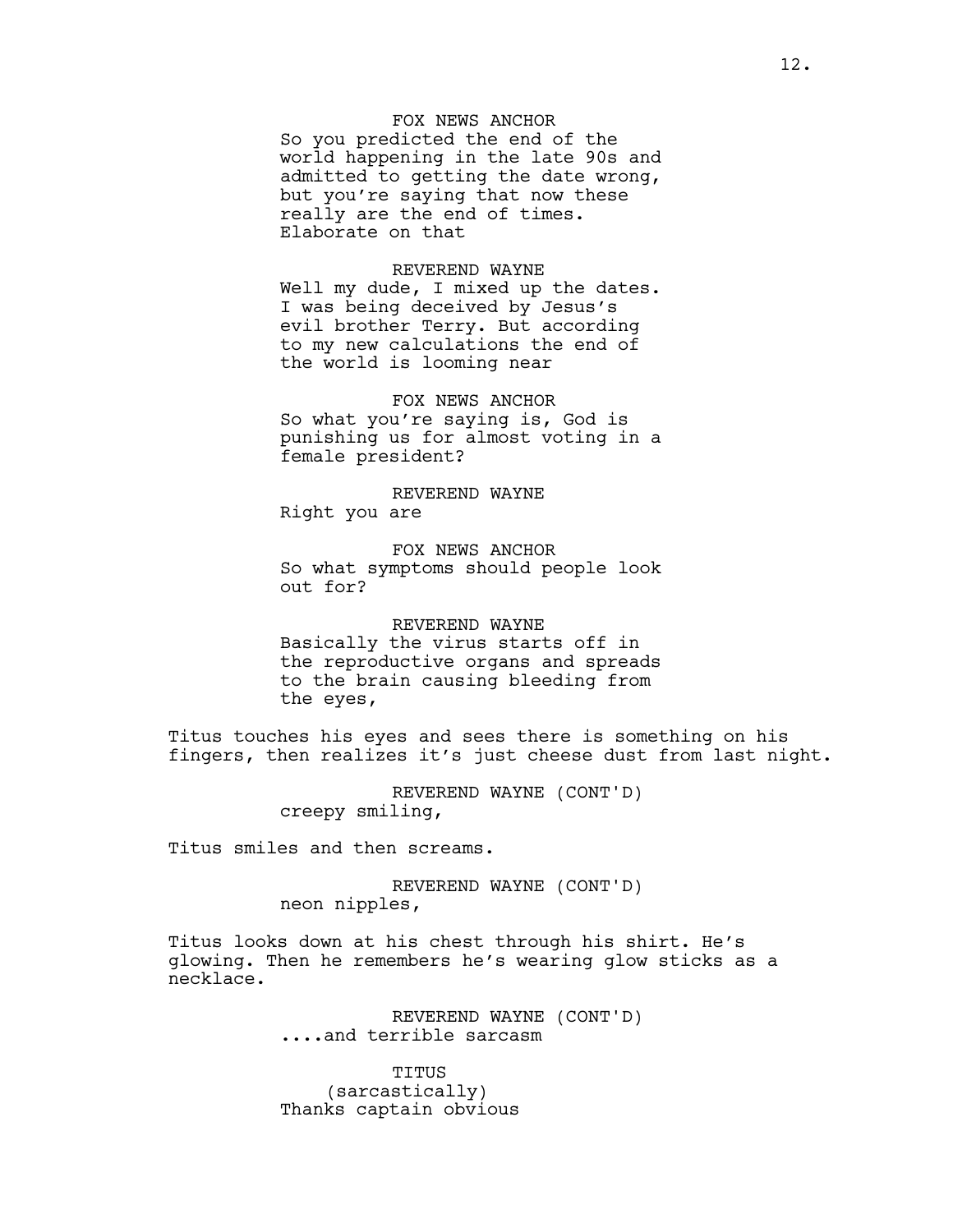They all gasp, including the people on TV.

TITUS (CONT'D) Oh god! I'm not famous enough to get a test! And my health insurance plan is just an expired packet of Emergen-c!

### KIMMY

Titus, I'm sure you're fine. I mean you're a healthy person...kinda, well I mean you breathe really heavily--

TITUS (interrupting) Shush girlie your husband is speaking

FOX NEWS ANCHOR Can you confirm how exactly you know this?

REVEREND WAYNE It says it directly in the bible

FOX NEWS ANCHOR Good enough for me. Any last advice Reverend?

# REVEREND WAYNE

You may think this is just the lizard people trying to take over, but listen to me when I say, the virus is just the beginning. The apocalypse is coming and there's nothing you can do to stop it, Kimmy. (she imagines that part)

Kimmy Titus and Lillian are all staring at the TV looking nervous. Suddenly Titus's phone rings scaring everyone. They jump/scream. Titus answers. It's a one sided phone call.

### TITUS

Titus's phone this is Titus's agent not Titus the actor singer and doll hairdresser (beat) What? I would love to--I mean yes that sounds like something he would be interested in. I will run it by me I mean my client (beat) bye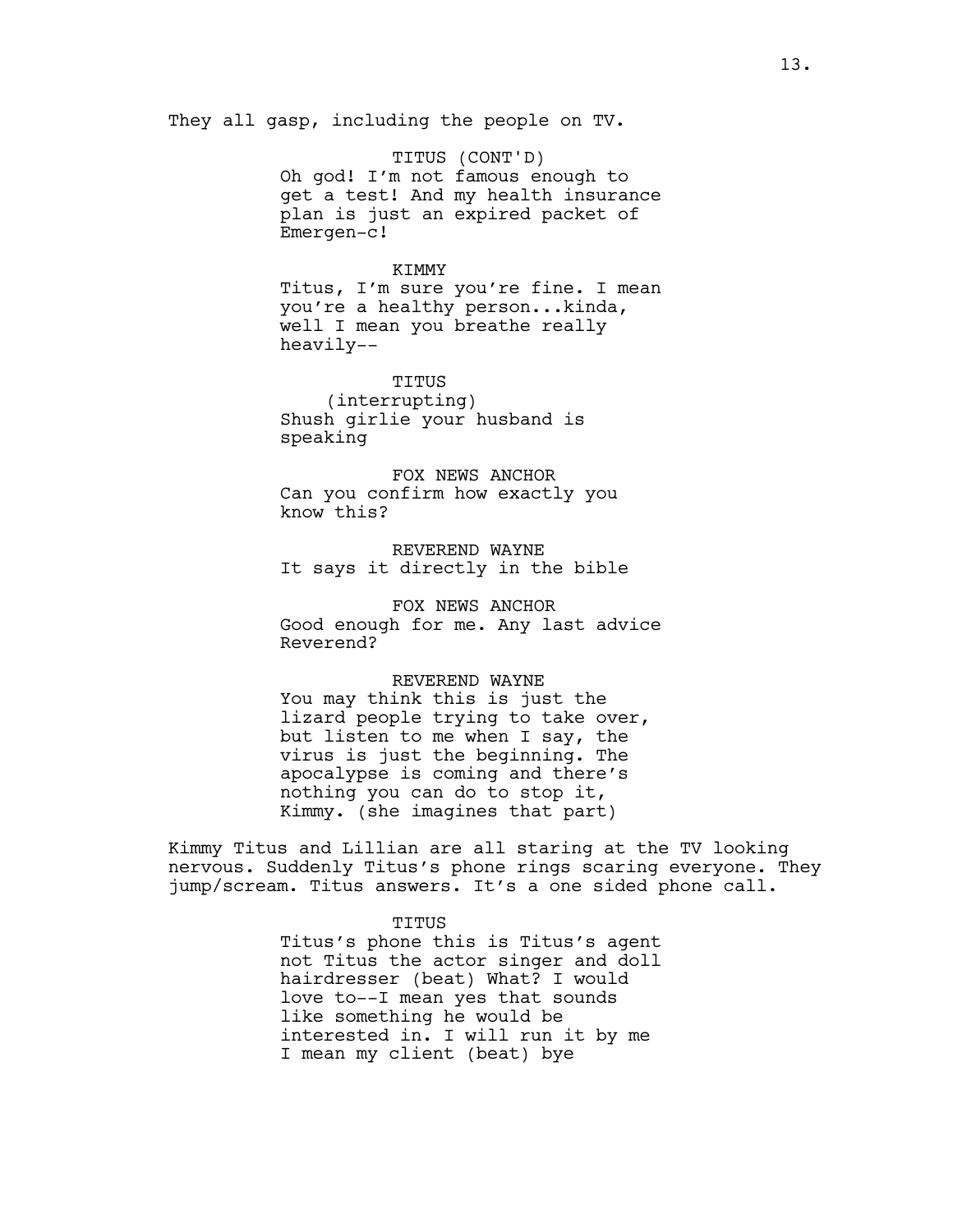# TITUS (CONT'D)

Guess who just got an audition for the role of coroner who finds mouse in body cavity on Law and Order!

# LILLIAN

Piers Brosnan?

# **KTMMY**

Screech from Saved by the Bell?

# TITUS

No! It's me! And read a newspaper or something girl, jeez! Anyway, they want to see me on tape. What do I look like, a white woman making a scene at Trader Joe's?

# KIMMY

I've gotta go for a walk to clear my head. Titus good luck with the audition

She puts an old pair of day of the week underwear over her face as a makeshift mask.

# TITUS Listen kimprov 101, Be careful out there. If you die we'll run out of faux fruit leather and that is not a risk I'm willing to take!

She nods and leaves.

CUT TO:

# JACQUELINE'S APARTMENT - SAME TIME

Buckley is watching TV on his iPhone and Jacqueline is trying to close a cabinet filled with supplies she's hoarded.

> JACQUELINE Buckley, can you please help me with this?

BUCKLEY Nah, I'm good

She manages to close it by herself.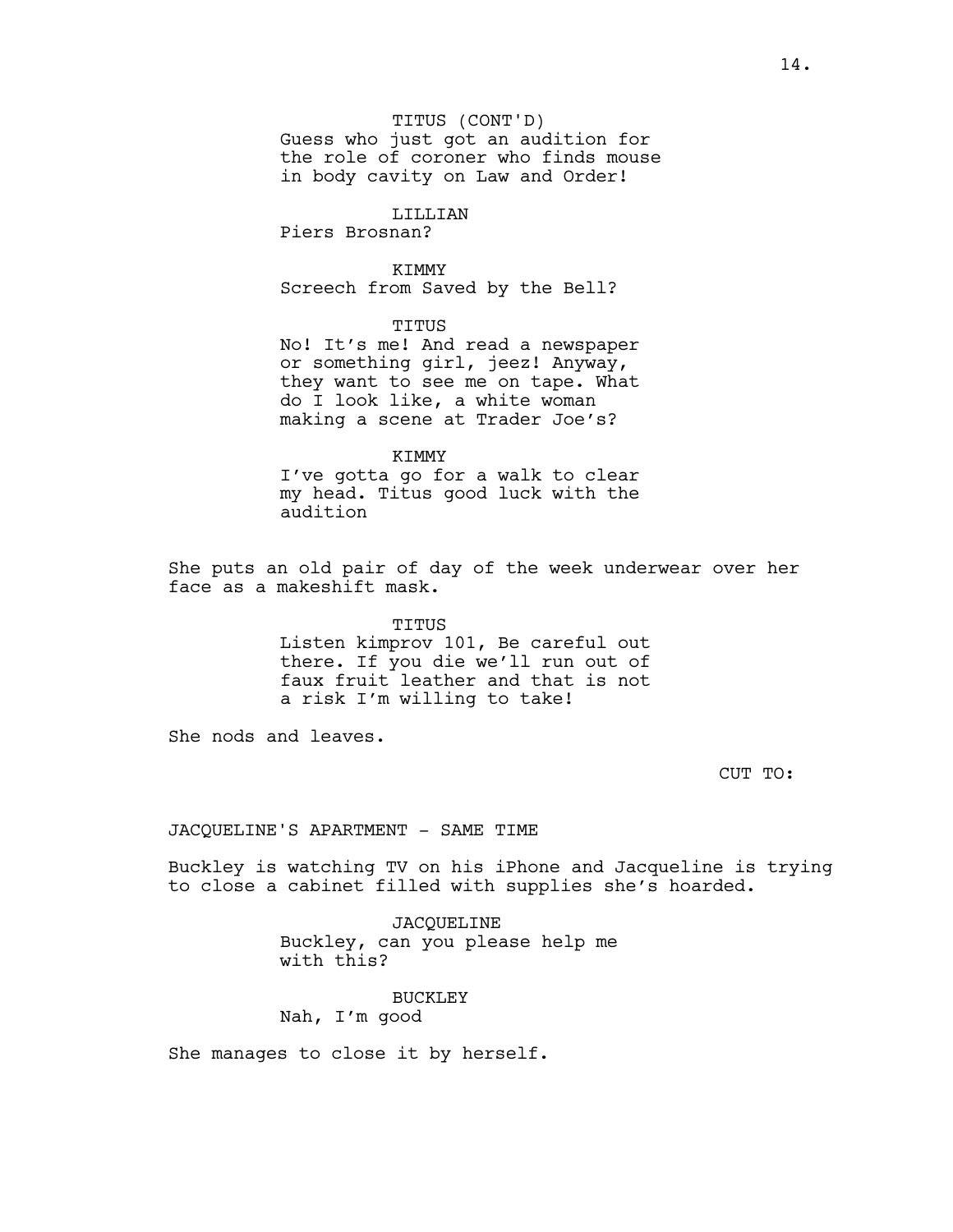# JACQUELINE

You know you should be more thankful that you came from a privileged family. Some people don't have phones to stare at

# BUCKLEY

Whatever

Jaqueline's phone rings.

# JACQUELINE

Hello?

Intercut between Jaqueline and Mimi Canassis:

# MIMI

Jacqueline! Can I quarantine with you? My ex husband might have the virus! I didn't think he could get it, you know because he's a lizard person!

# JACQUELINE

But you two are separated, you don't even live together

# MIMI

I've been living under a pile of coats in his new wife's closet and sometimes at night while they're sleeping I crawl in the bed between them and pretend to be the dog!

JACQUELINE

(disturbed) Oh, Mimi

#### MIMI

Please let me come over! Now that he's sick I can't go back there! I have no where else to go!

# JACQUELINE

I don't know Mimi...

# **MTMT**

Please! You won't even know I'm there! Like a girl in math class!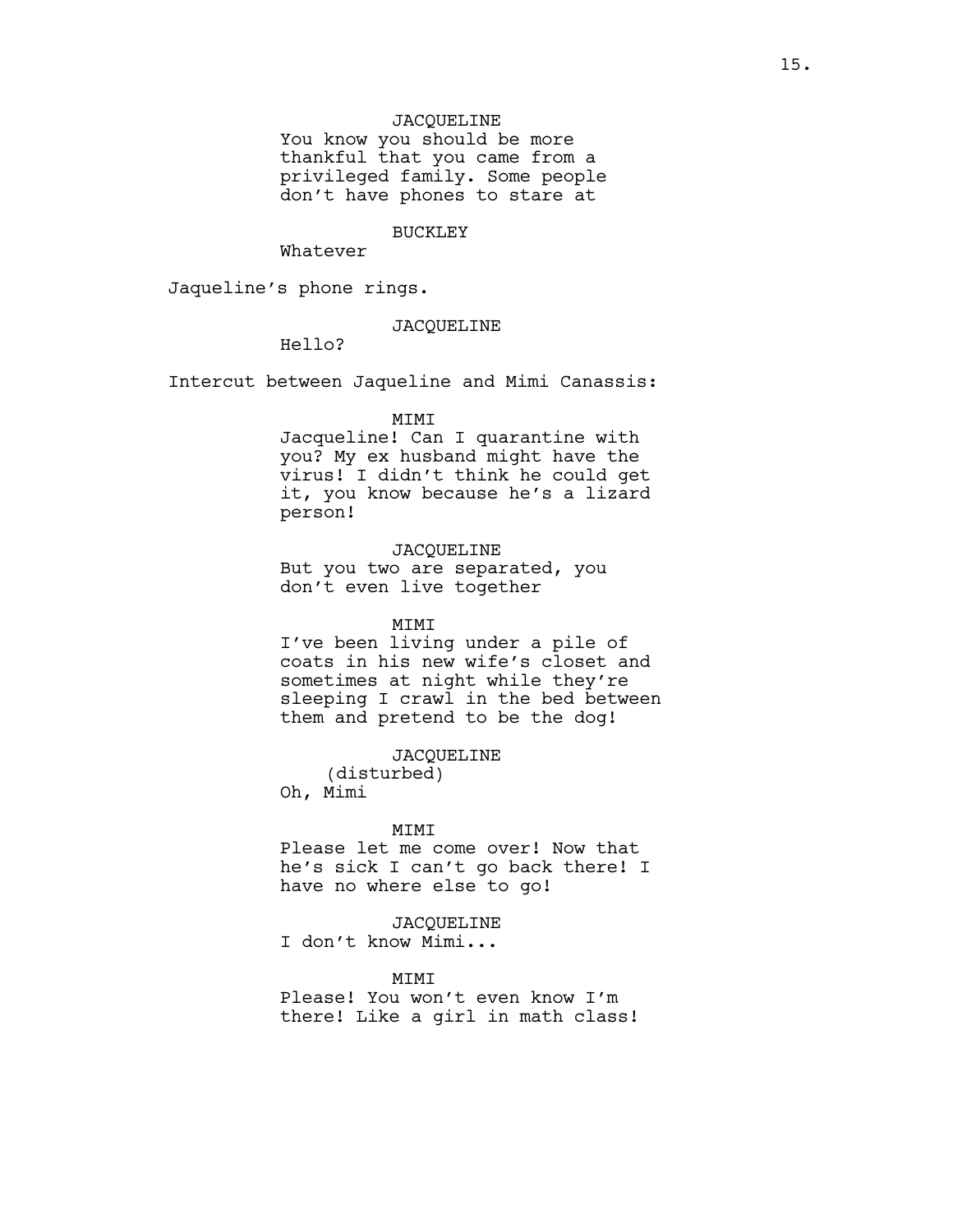JACQUELINE Well... since I'm trying to be a better person, fine, you can stay here, but if you puke in the bathtub again you're gone

MIMI

Deal!

She hangs up and immediately hears knocking on the door. She looks out the peephole and sees Mimi wearing a bunch of coats. She opens the door.

> MIMI (CONT'D) I was already here!

JACQUELINE What was your plan if I had said no?

**MTMT** Live in the vent and try not to wake you up with my anxiety farts!

JACQUELINE Wait, you stole the coats?

MIMI Finders keepers losers weepers! Plus I went bathroom in them!

She walks in and makes herself at home.

JACQUELINE (to herself) Oh what have I done.

Mimi sits on the couch next to Buckley.

MIMI

Scoot over Buckface. We're watching Young Sheldon!

# JACQUELINE

Look Mimi, if you're going to stay here you need to pull your weight. While I'm busy trying to save New York from this pandemic, why don't you homeschool Buckley?

BUCKLEY But I don't want her to teach me!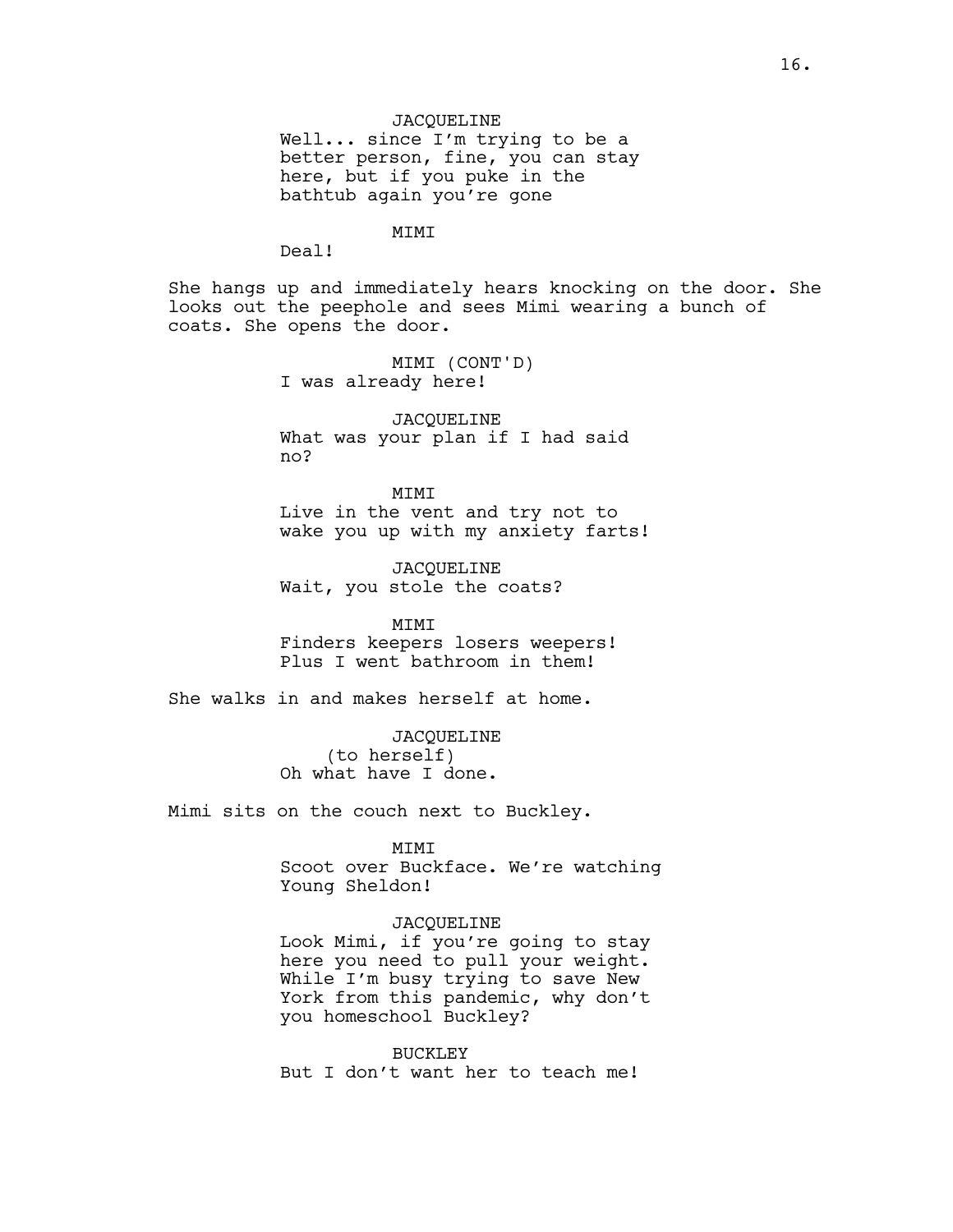#### **MTMT**

I'm still at a 4th grade reading level! And I went to school on an on-fire cruise ship!

# JACQUELINE

I don't want to hear it. People are out there with neon nipples bleeding from their eyes! The least you can do is teach my son what photosynthesis is or whatever

### MIMI

What!? What's that?! Is it dangerous?! Oh god! Is that when someone takes a picture where they look good but you look like a goblin but they post it anyway and tag you so you bite into a hand towel and scream?

### JACQUELINE

(ignoring her) I'm going to call De Blasio and blackmail him until he demands a city-wide rent freeze, good luck!

She walks away. Mimi turns to Buckley.

# MIMI

Here's a math problem, if my exhusband has been divorced three times and I was his second wife but he cheated on me six times than how do you know if your OKCupid profile is too sad?!

Buckley slouches into the couch and groans.

CUT TO:

INT. KIMMY AND TITUS'S APARTMENT - SAME TIME

Titus is getting ready for his audition and doing vocal warm ups. Lillian is duct taping an iPhone to broom as a makeshift tripod.

> (MORE) TITUS (warming up voice/talking very staccato/over pronouncing)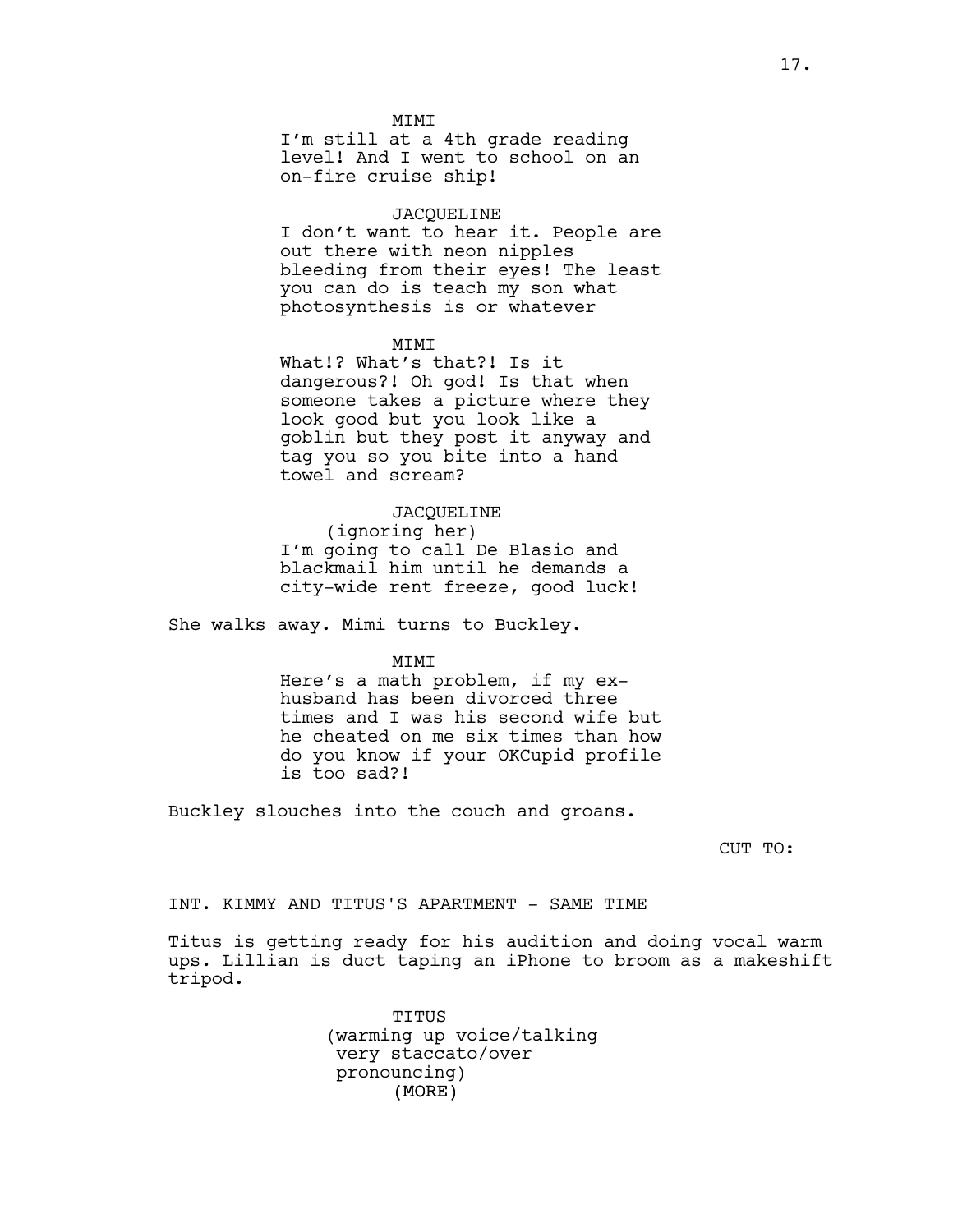# TITUS (CONT'D)

Try the new multi-grain baguette at Panera bread, the real Avril Lavigne is actually dead

He notices Lillian is giving him a weird look.

# TITUS (CONT'D)

My first acting teacher back in Mississippi also worked in advertising and he was very antigovernment. He brought a gun into a Yankee Candle once

# LILLIAN

That adds up. Alright let's just shoot this thing, I think the air quality in here is making me dizzy. Those carbon monoxide detectors are just pictures printed off the internet

TITUS

Wait what?

He looks up at them.

### LILLIAN

And action!

#### TITUS

Lillian make sure you favor my left side, my right is still puffy from all those bee stings

#### LILLIAN

They say the bees are dying but try telling that to the hive who chased you. Although you did egg them on

#### TITUS

I was eating a popsicle Lillian, what was I supposed to drop it on the ground because there were bees on it? That's called food waste

He continues reading his script. Lillian coughs and wipes sweat from her forehead. She's getting sicker. She notices a pill Kimmy left on the counter sitting next to an off-brand Advil bottle and takes it.

> TITUS (CONT'D) Let's just run through the first scene.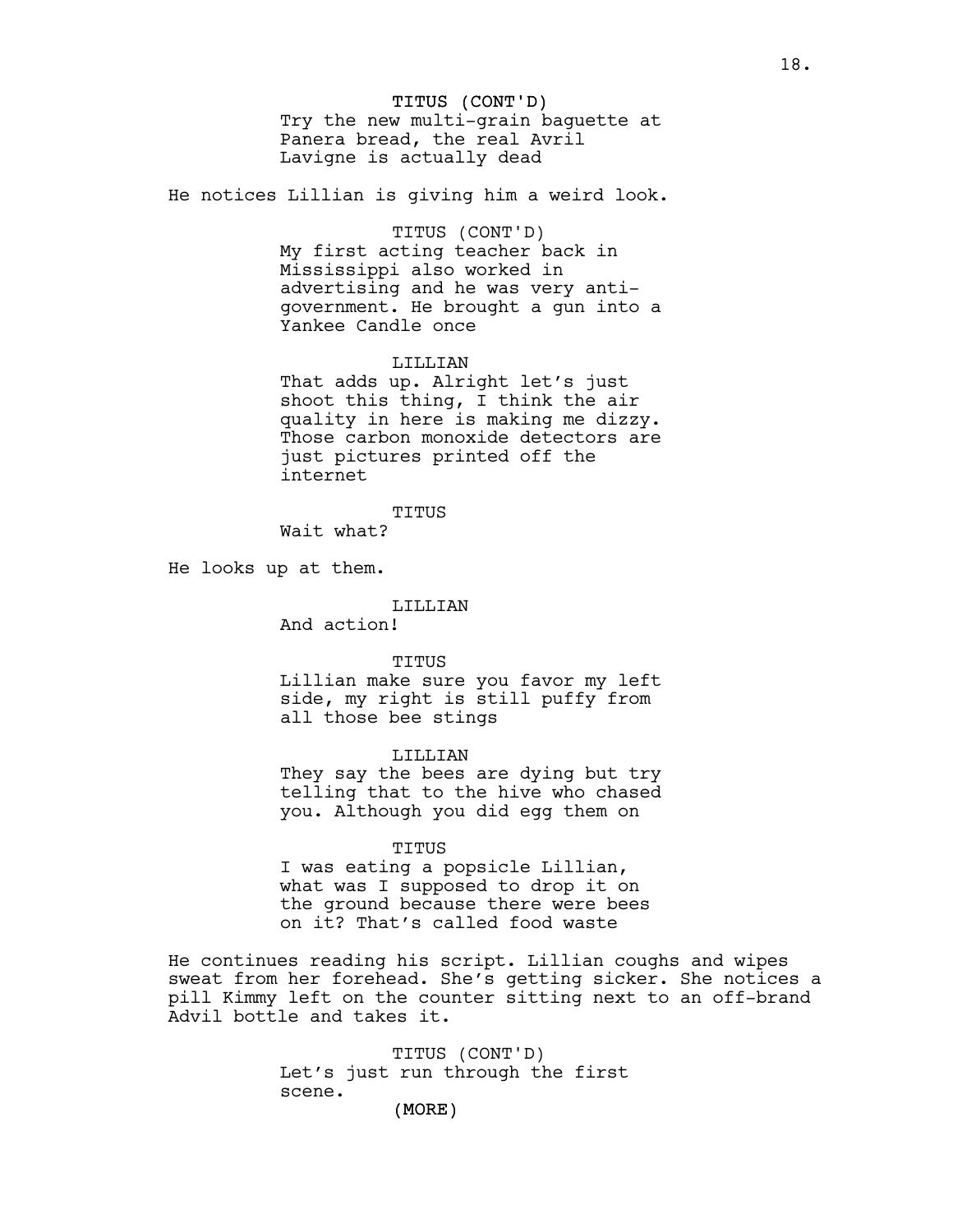You read the lines for officer number one, and we'll use Kimmy as the dead body

He puts his red braided Kimmy wig on mop and lays it on the ground.

TITUS (CONT'D)

Perfect!

LILLIAN And action!

TITUS Thank god you're here, I finished the autopsy and you'll never believe what I've found in the nasal cavity....

As he's acting Lillian starts to pass out. She fights it but eventually falls to the ground dead asleep.

> TITUS (CONT'D) (flattered) Lillian!? I knew that take was good but clapping would have been enough! (Now concerned) Lillian?

She isn't moving. Titus looks concerned for a moment an checks her pulse. She's alive. Then he has an idea. He looks at the camera then back down at Lillian. He moves "Kimmy" out of the way and drags Lillian into frame.

> TITUS (CONT'D) Move over Kimmy, we're method acting!

> > CUT TO:

EXT. KIMMY'S NEIGHBORHOOD - A LITTLE LATER

Kimmy is walking down the street talking to herself.

KIMMY

Everything is fine. I'm not in the bunker and the world is not ending. It's just the reverend trying to play mind tricks on me again. I mean look around Kimmy, you're in New York City! The big apple! Where there are ten rats to every one person!

19.

(MORE)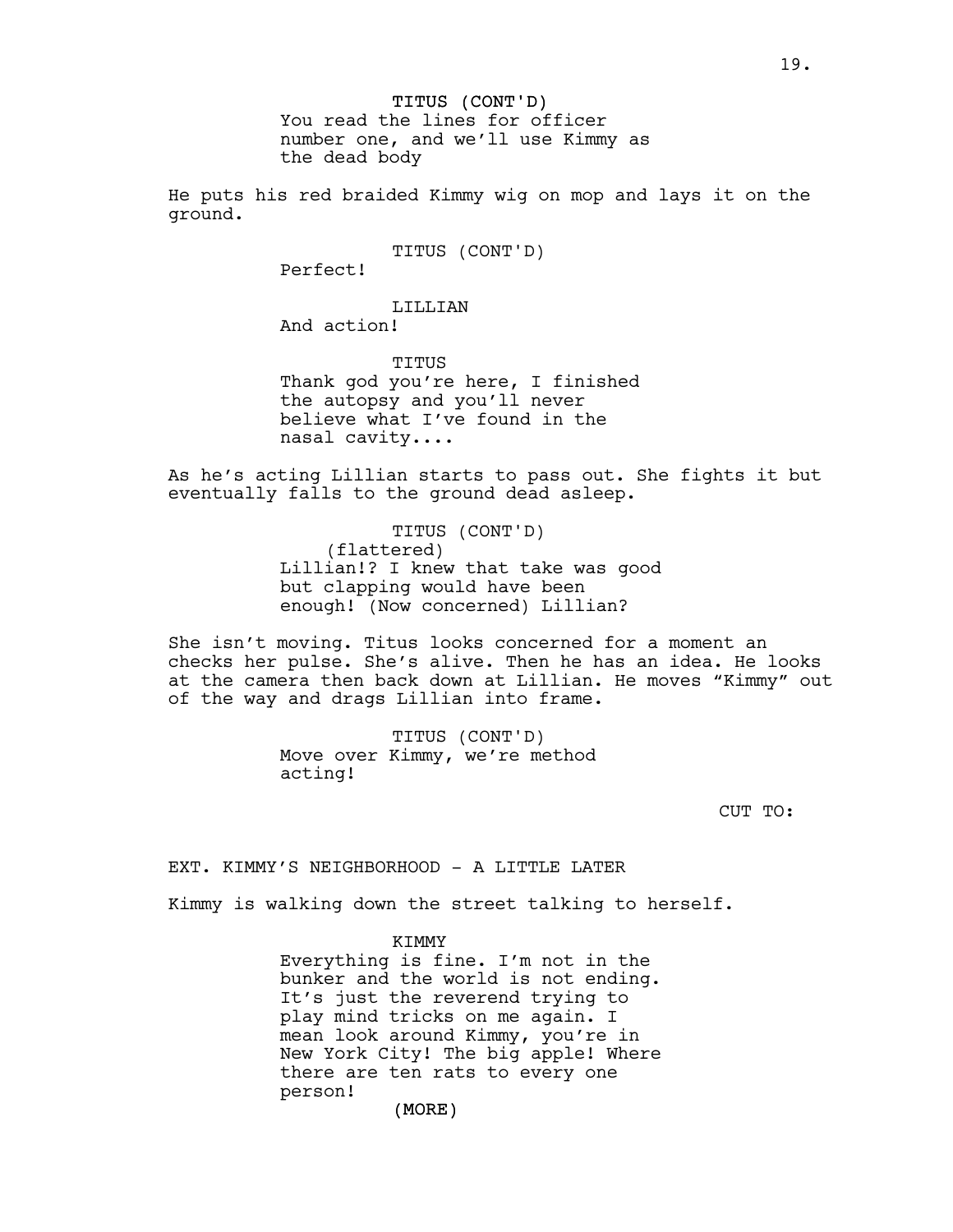# KIMMY (CONT'D)

Home to classic landmarks, like the Metropolitan Museum of Art--'s stairs Titus puked on after eating chili from an unauthorized street cart!

She turns to see two people across the street fighting over a roll of toilet paper. It triggers a bunker flashback.

FLASHBACK:

INT. BUNKER - FIVE YEARS AGO

All the mole women are sitting in a makeshift bunker chapel with the Reverend preaching. GRETCHEN and CYNDI are fighting over a bible.

> CYNDI It's mine Gretchen!

GRETCHEN

No it's mine! The reverend gave it to me after I rubbed his bunion last week!

REVEREND WAYNE Girls, girls! Cut it out! Let's keep things fair. *Everyone* can rub my bunion, how about that?

They sit back down as they all groan.

REVEREND WAYNE (CONT'D) Now, as we know, the world is dunzo. Scorched. Got OJ'd, hard. The point is I saved you all from death

Kimmy rolls her eyes.

REVEREND WAYNE (CONT'D) But I think it's important for you to know what the signs of the apocalypse were. According to the bible, first there will be free birth control!

Gretchen gasps.

(MORE) REVEREND WAYNE (CONT'D) Distributed by the devil herself! (beat) Second, TV show reboots!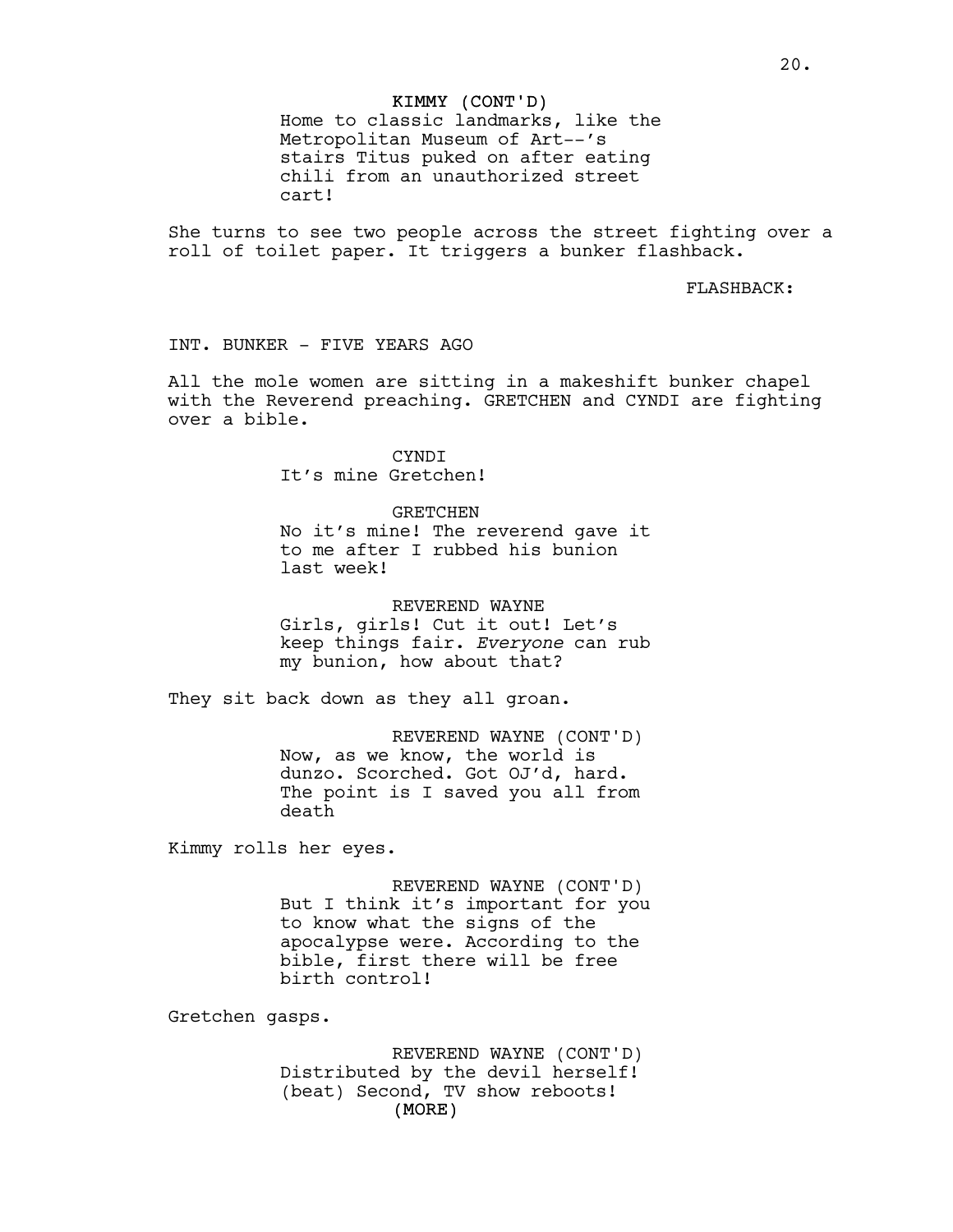# REVEREND WAYNE (CONT'D)

Seriously, be grateful you didn't have to see Roseanne 2.0 completely flop

**CYNDT** I used to watch that on Nick at Nite while my parents were getting divorced in the kitchen

REVEREND WAYNE And third,

DONNA MARIA Regla de tres! (rule of threes)

REVEREND WAYNE A virus! So deadly it wipes out half the world's population. They forced people to stay inside but still couldn't control the spread. Millions dying, and then BOOM fire monsters to finish off the rest

The mole women all look horrified.

END OF FLASHBACK.

EXT. KIMMY'S NEIGHBORHOOD - A MOMENT LATER

Kimmy is where we left her.

KIMMY

# This can't be happening

She pulls out her phone and makes a call.

Intercut phone conversation with ANDREA who is drunk at a music festival wearing one of those hard hats with a tube that distributes beer into your mouth:

> ANDREA What's up Kimmy!?

KIMMY I can barely hear you, where are you?

ANDREA I'm at Warped Tour beyotch

KIMMY During a national health emergency?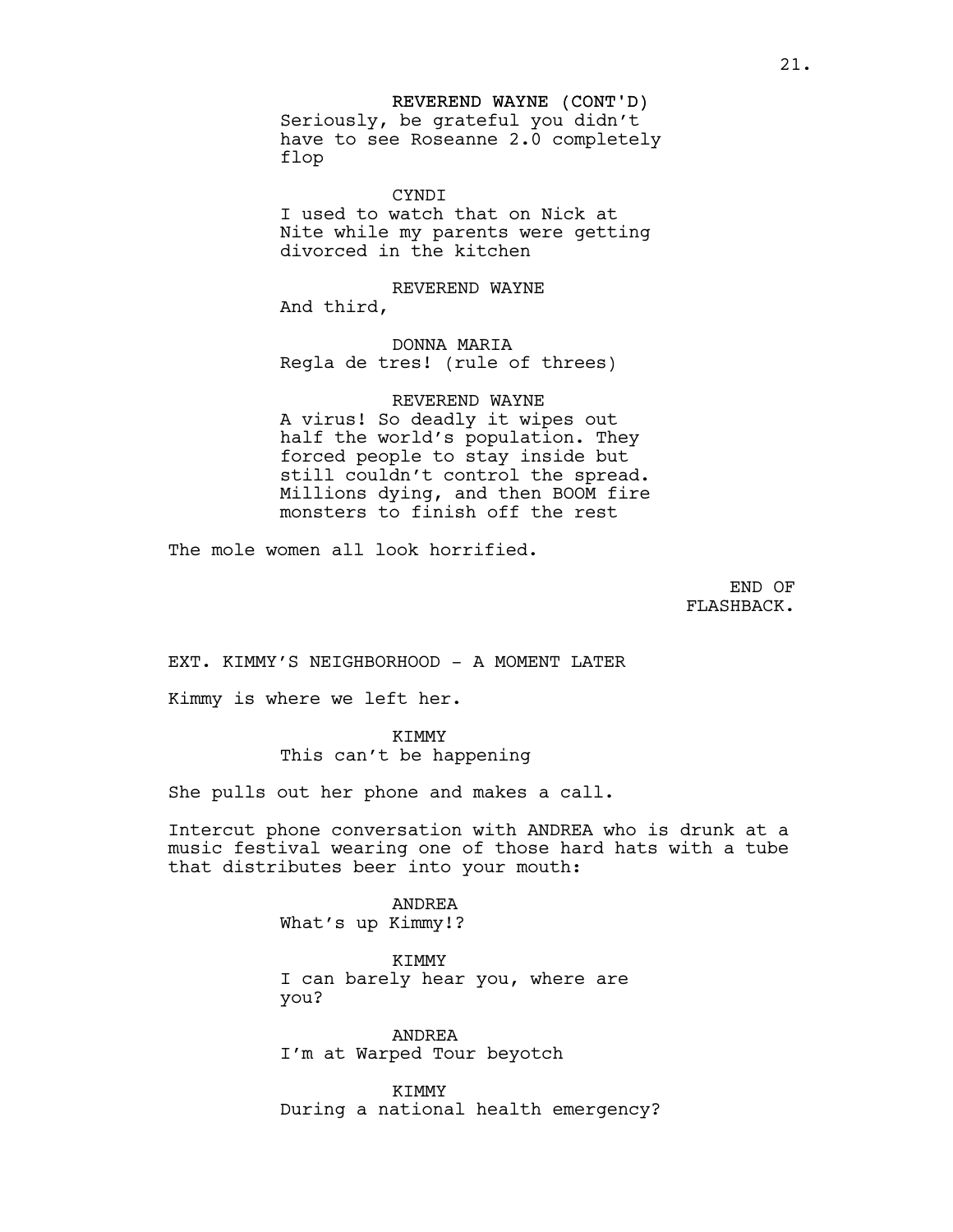### ANDREA

Hey, if I'm gonna go out, I wanna go out with a bang you know what I mean? Sex with a narcissistic punk rock bass player

She high fives herself.

#### KIMMY

Right. Anyway, I just wanted to say  $hi--$ 

ANDREA

No you didn't, you're in a panic over this virus. You think I don't know you?

#### KIMMY

It's just, this is what the reverend said would happen. I mean did you hear American Idol is coming back?!

#### ANDREA

Kimmy, I may have glass stuck in my teeth after attempting to shotgun a mikes hard lemonade in a port a potty, but trust me when I say, don't let the reverend get to you. He doesn't control you anymore. You're not in the bunker. *You* are in control

# KIMMY

I'm in control

#### ANDREA

There ya go! I mean if this flu thing gets bad yeah, shiz might get scary. But it doesn't mean the world is ending. It's like what Mr. Rogers always said, when the world is messed up look for the helpers. Like the security guard who gave me backstage access for flashing my cooch

KIMMY

Thanks Andrea

#### ANDREA

(to the people around her) Who wants to watch me chug this natty light?!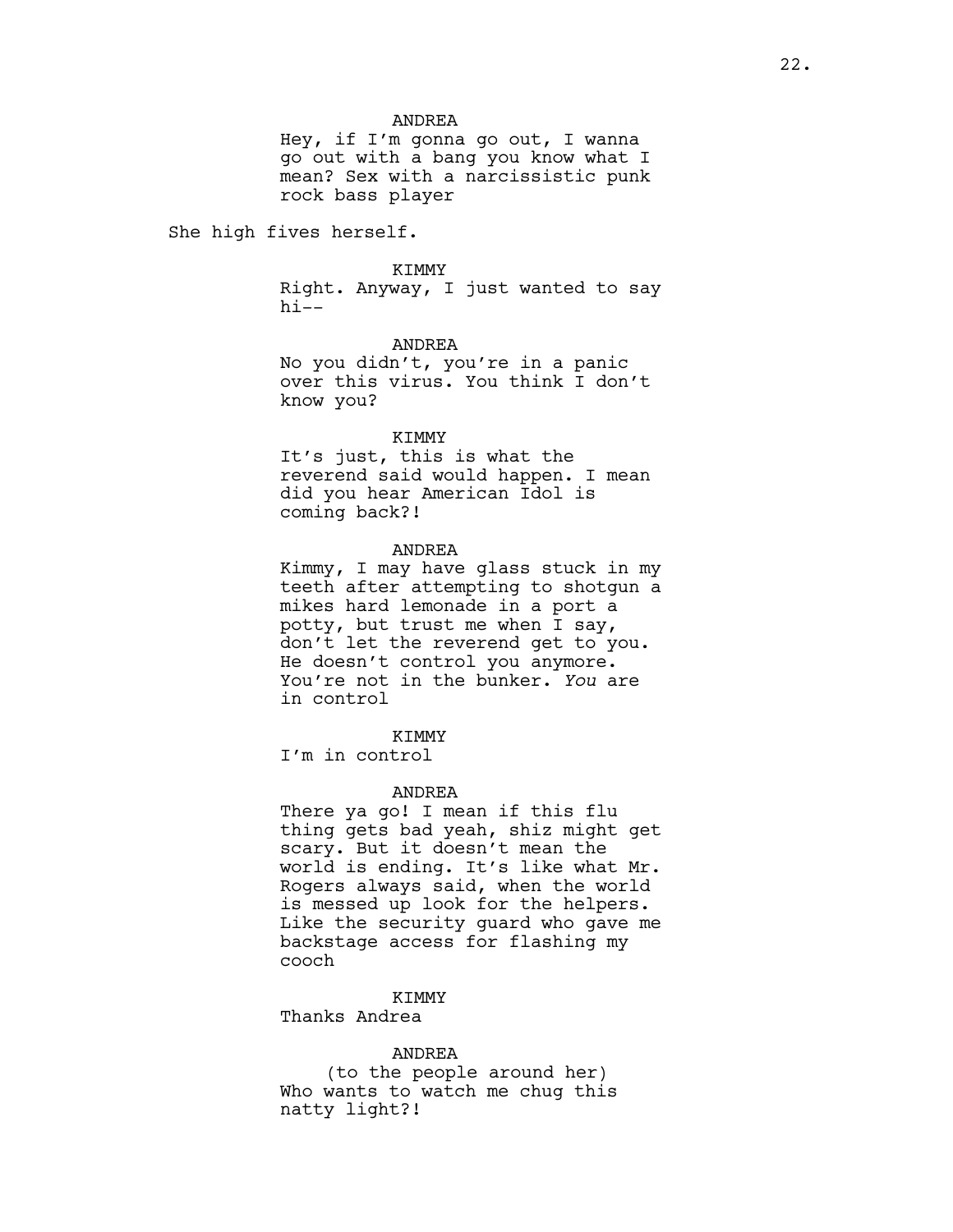CUT TO:

JACQUELINE'S APARTMENT - LATER THAT DAY

Jaqueline is in the kitchen yelling on the phone.

JACQUELINE Up yours De Blasio!

She hangs up, angry.

JACQUELINE (CONT'D) I can't believe this. It's like I'm screaming into a void. All I'm trying to do is help!

Buckley enters the kitchen.

BUCKLEY Mom, can you help me with this math problem?

JACQUELINE I thought Mimi was helping you

BUCKLEY She passed out on the couch. I think she's having a nightmare

Cut to Mimi on the couch sprawled out screaming in her sleep.

JACQUELINE Well, I'm kinda busy at the moment.

BUCKLEY

Oh, okay.

He starts walking away. Jacqueline feels bad.

JACQUELINE Buckley...wait, I was so focused on trying to help everyone else I didn't think to help my own son first. Maybe we should use this time at home as an opportunity to do something...together. When was the last time we did that?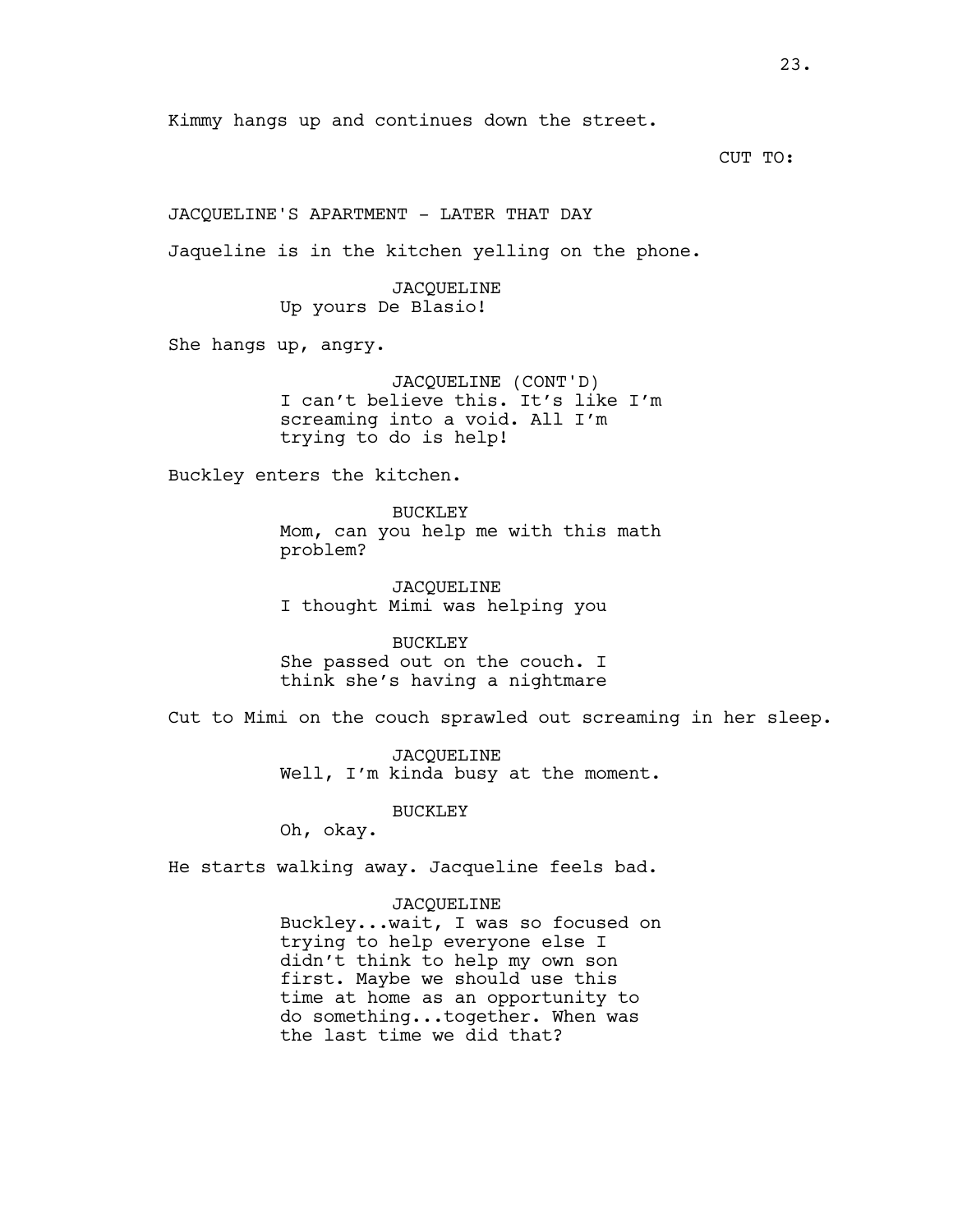I'm not sure if I should count the time you watched my piano recital via iPad

### JACQUELINE

Yeah, that's not great. Why don't we try to find a way to help out those who are less fortunate, together

BUCKLEY You mean like Mimi? Because she asked me if she should get bangs and I told her no

JACQUELINE I knew I raised you well

She opens the cabinet full of hoarded supplies.

JACQUELINE (CONT'D) Why don't we take some of this food down to the shelter?

Buckley nods. Mimi suddenly wakes up and yells towards them.

MIMI Save me a box of faux fruit leather!

CUT TO:

### KIMMY AND TITUS'S APARTMENT - RIGHT AFTER

Titus is still filming his audition with a passed out Lillian on the ground. Kimmy bursts in.

> KIMMY Titus! I'm in control!

TITUS Dammit Kimberleigh, spelled the white lady way, you just ruined the only take I've done without passing gas!

(MORE) KTMMY The reverend doesn't have control over me anymore. He doesn't get to dictate my feelings.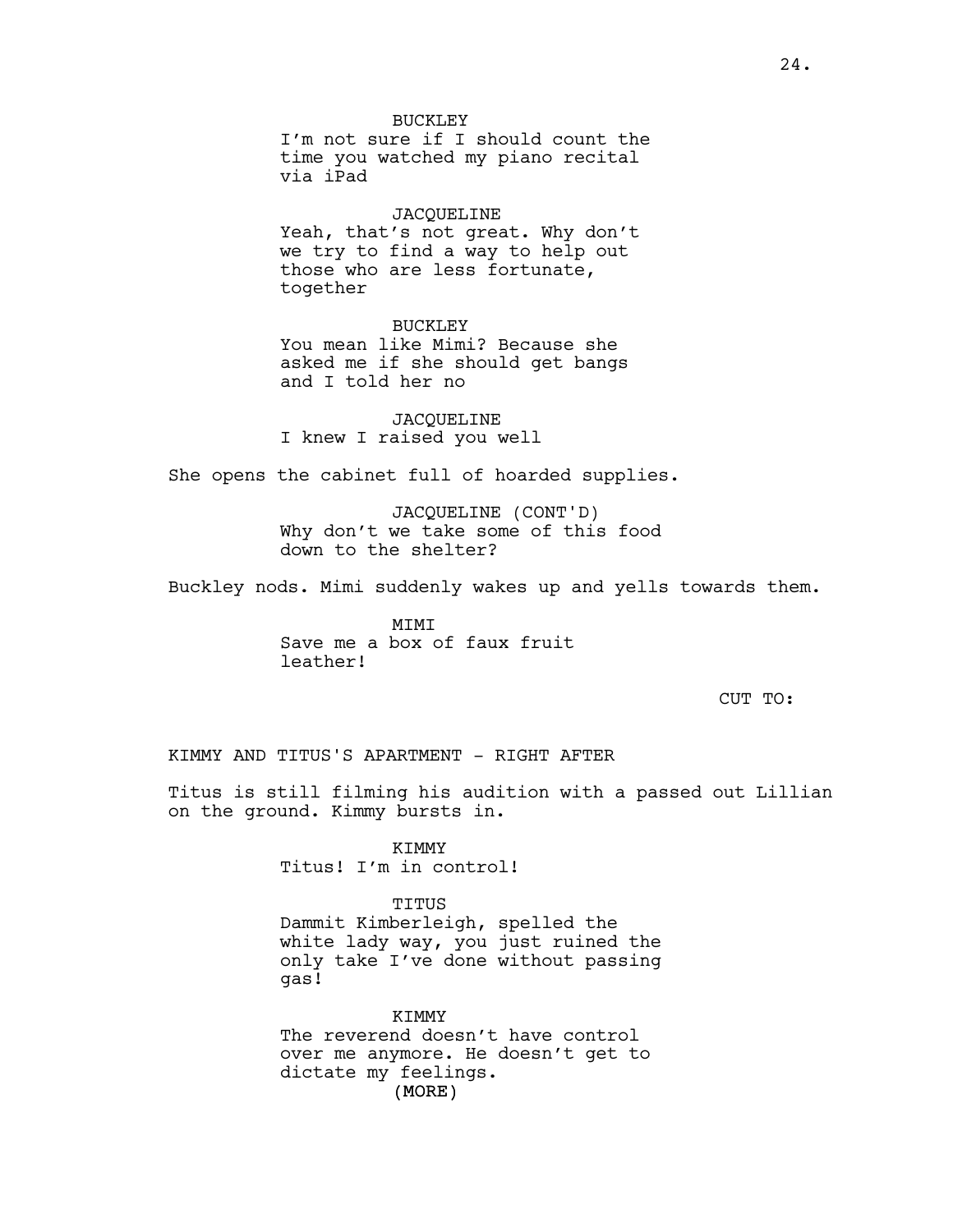#### KIMMY (CONT'D)

If I want to panic I can panic, but it's not because of him. My feelings are valid!

TITUS Where did you read that, on a LuLu Lemon bag?

He lifts Lillians lifeless hand to high five it.

### KIMMY

I'm out of the bunker, but my emotions were still being controlled by the reverend, like I'm still trapped. And I don't want to live like that anymore

#### TITUS

Good for you baby girl. Your Titus is very proud. Now help me drag Lillian across the floor for this next scene

KIMMY What's wrong with her?

TITUS She's out cold but don't worry she's still breathing I checked an hour ago

Kimmy runs over to the counter and looks around. She realizes the sleeping pill Jacqueline gave her is missing.

> KIMMY Oh no. I think she took the sleeping pill Jacqueline gave me!

### TITUS

You should not take loose pills from an acquaintance, I learned that the hard way after the sandwich artist at Quiznos gave me what I thought was a pill to make my neck less thick but turned out to be a laxative. Either way, I did look thinner

KIMMY

I know what to do! One time Cyndi fainted in the bunker and I was able to scare her awake

FLASHBACK TO: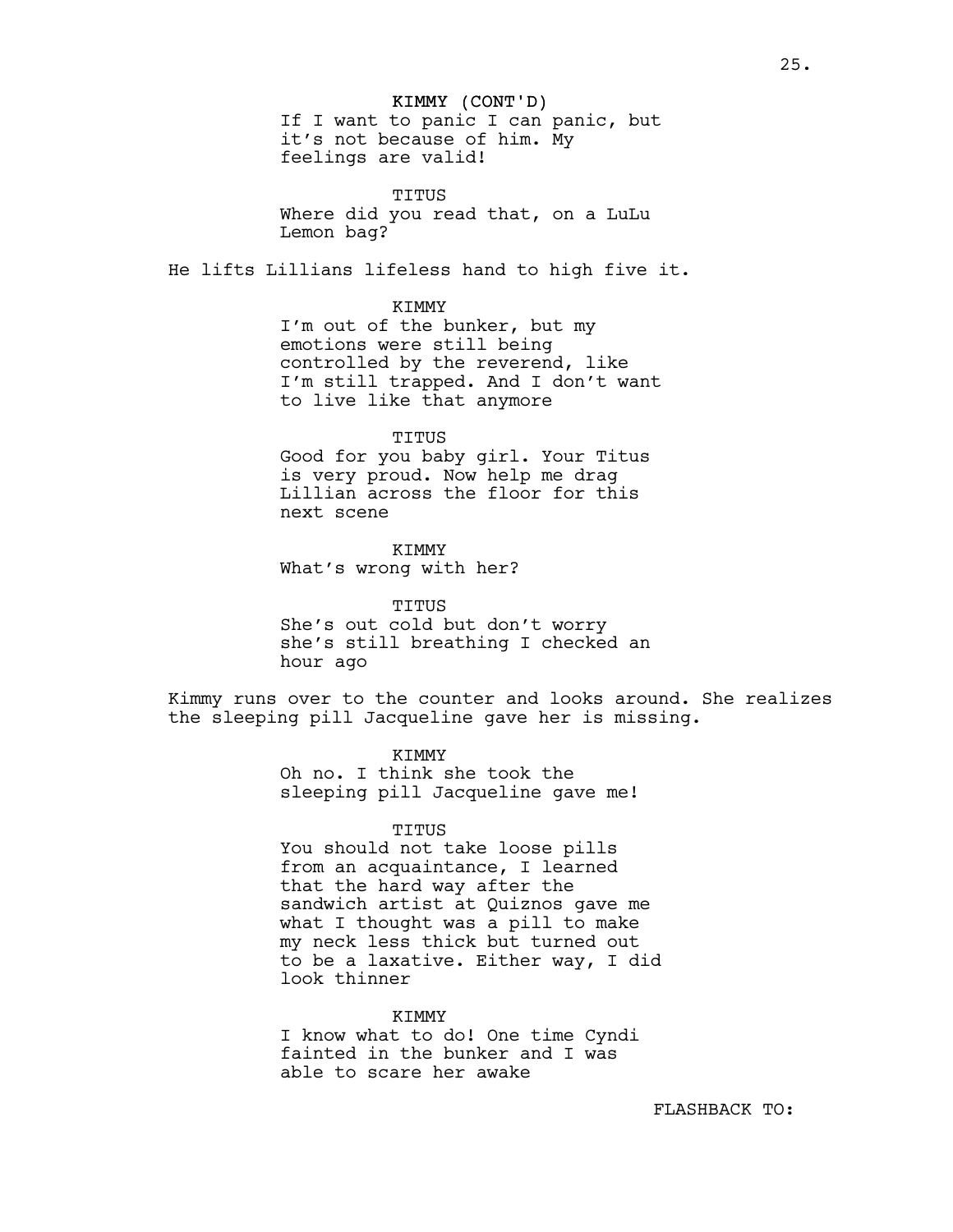INT. BUNKER - MANY YEARS AGO

Cyndi is passed out on the floor. Donna Maria is fanning her with a bible. Kimmy is trying to wake her up.

> DONNA MARIA Qué hacemos?! (what do we do?!)

GRETCHEN This is what you get for hogging the invisible hair brush all the time! I'll go get the reverend

KTMMY No! Just wait, I know what to do, I just have to say something crazy untrue and insane to make her wake up!

She thinks for a moment.

KIMMY (CONT'D) (yelling at Cyndi) Cyndi! Wake up! Lance Bass is gay!

Cyndi wakes up in a panic.

END OF FLASHBACK.

INT. KIMMY AND TITUS'S APARTMENT - A MOMENT LATER

Kimmy, Titus and Lillian are where we left them.

KTMMY Lillian, wake up! A group of NYU students want to sublet the upstairs apartment!

She doesn't wake up.

TITUS She's dead! Do CPR!

KIMMY But my certification expired in 1998! All I remember is my health teacher saying mouth to mouth is a sin

TITUS

Move over!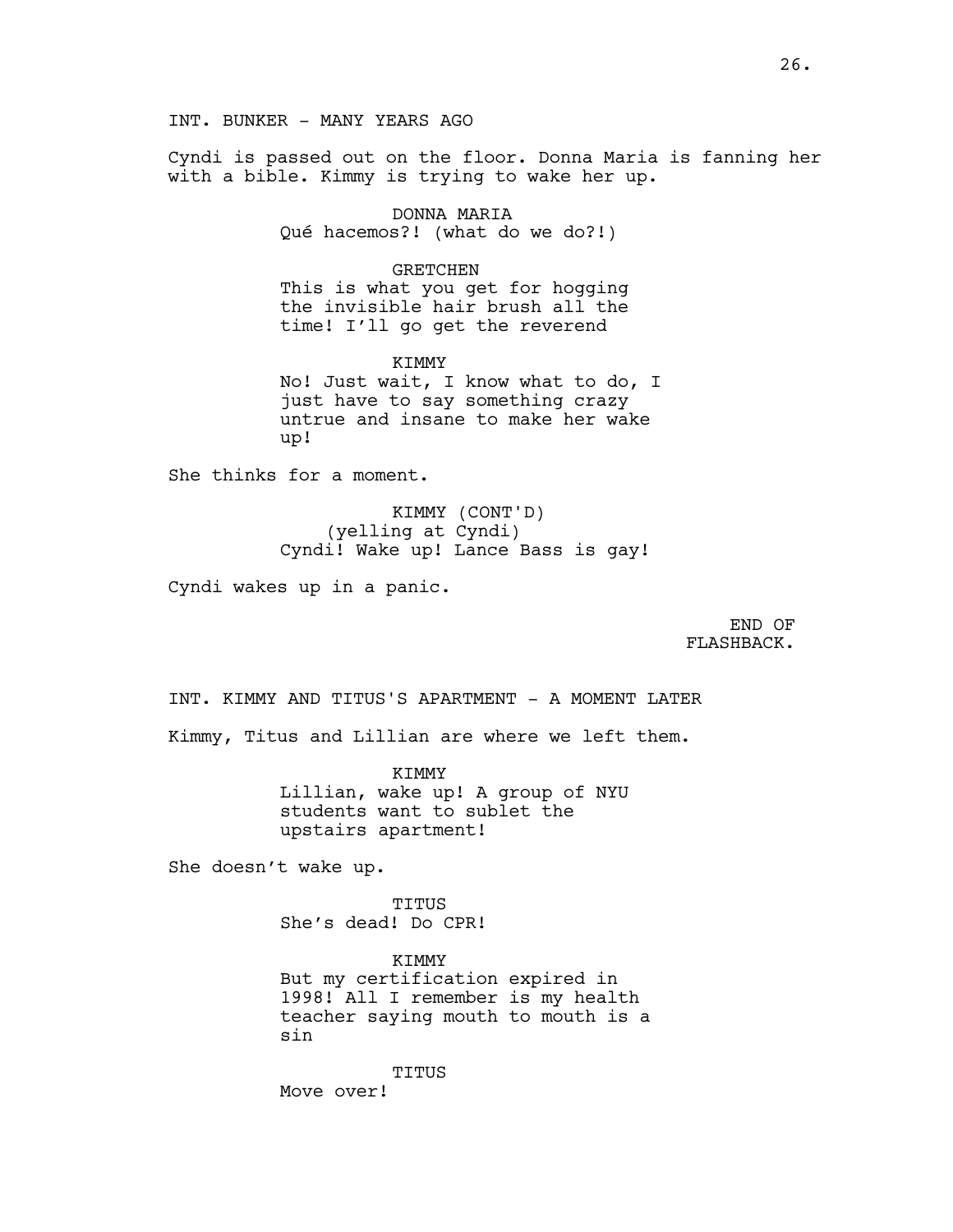He does one chest compression and then stops, exhausted.

TITUS (CONT'D)

Call it

KIMMY Titus no! She's alive, she's just sleeping really heavily

TITUS

Well she better snap out of it soon. I'm starting to sweat more than usual and my body feels like jello, specifically strawberry flavor

KIMMY Let's prop her up on the couch

They drag Lillian over onto the couch.

TITUS I knew my horoscope was right about today! Yet here I am disobeying the lord

Suddenly Jacqueline bursts in with canned goods and toilet paper while wearing her mask.

### JAQUELINE

I'm here to help! I'm making my way through the local shelters, did you know this building is not considered livable by the state of New York?

She looks around at the apartment, noticing all of Titus's bunker decor.

> JACQUELINE By the way I love what you've done with the place

Kimmy takes a moment to be offended.

KIMMY Jaqueline! Lillian took one of your sleeping pills and I think she's having some sort of reaction to it, we can't get her to wake up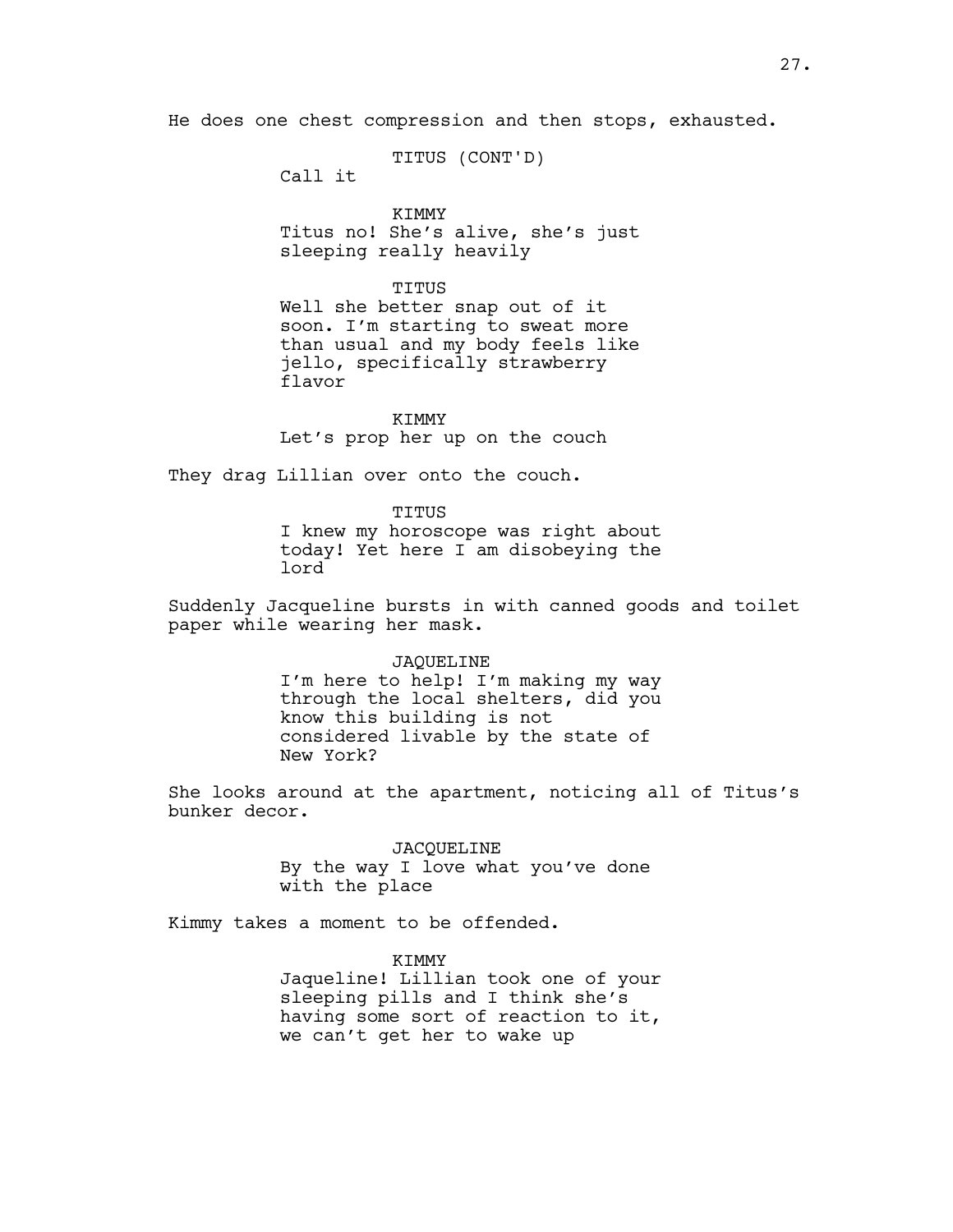### JAQUELINE

Well of course you can't, those pills are maximum strength. She should wake up in one to five days

# KIMMY

So we shouldn't be worried?

# JAQUELINE

Absolutely not, I took one of those after Julian left me and woke up three days later. It's completely healthy

#### TITUS

So what you're saying is, it's not unethical to use her lifeless looking body to score the role of a lifetime?

Jaqueline and Kimmy give Titus a weird look.

KIMMY

Jacqueline you can take your mask off, you're inside and both of us feel fine

# JACQUELINE

Oh this isn't because of the virus, there's just a lingering scent in here at all times

#### TITUS

(knowing it's him) Must be the raccoons

Kimmy and Jaqueline nod/shrug.

#### KIMMY

You know, I was so freaked out about being stuck in here but if we all have to quarantine, I'm glad it's with you guys. This time I get to choose my bunker family because I'm in control

### JACQUELINE

(MORE) Oh I will not be quarantining here, I'd rather die from the virus than spend another minute in this building that looks suspiciously like a sideways tugboat.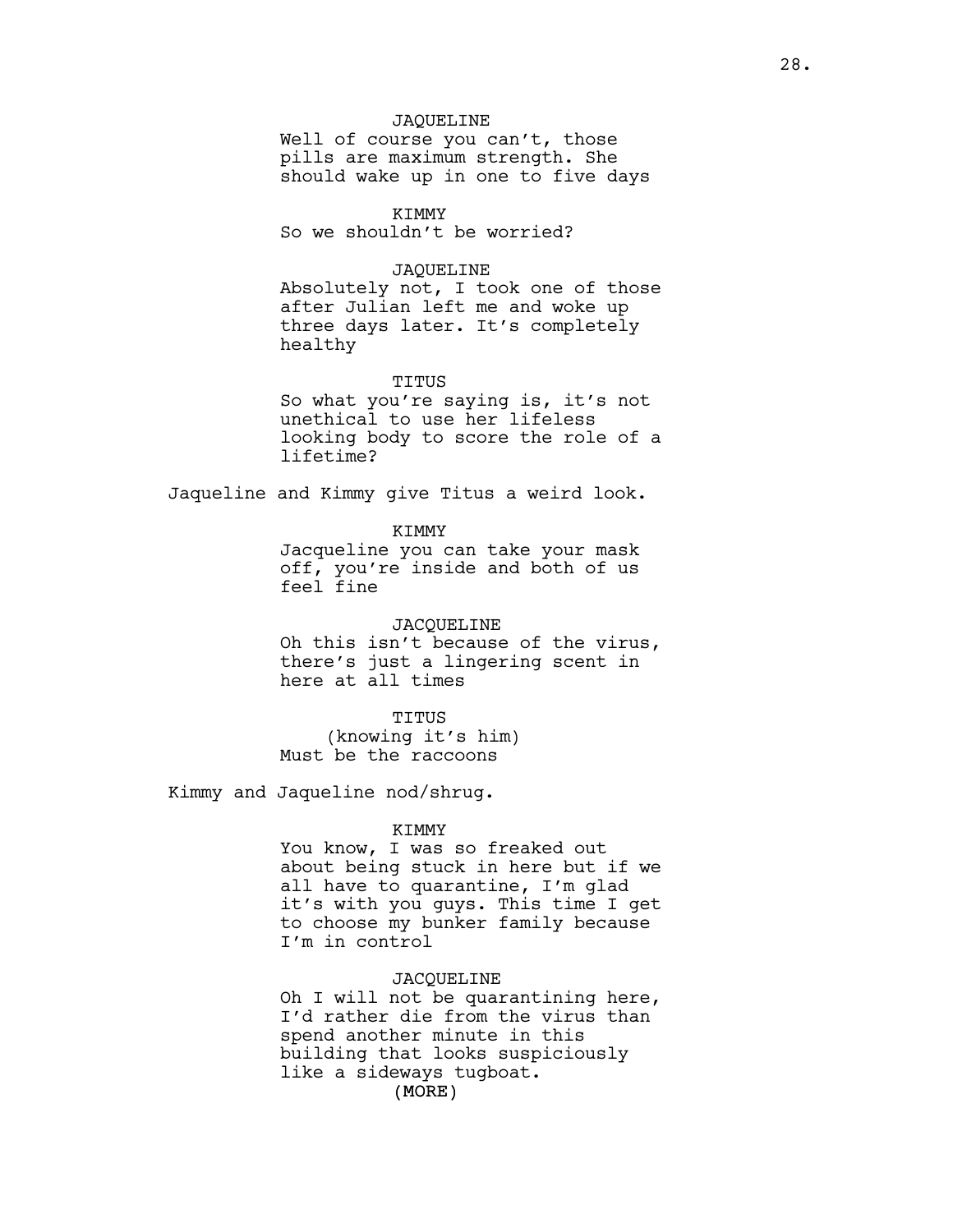# JACQUELINE (CONT'D)

Buckley and I are fleeing to the Hamptons to stay in the summer house. Happy quarantine!

She leaves.

TITUS I have to watch this tape back, there's gotta be at least one take that's useable enough to send in

KIMMY Titus you are so talented, even if you don't get this part, just remember that

TITUS Thanks Kim Cattrall

They both sit on the couch next to sleeping Lillian.

He scrolls through the iPhone looking for the best video. He presses play and Kimmy leans in to watch.

Video Intercut:

TITUS (CONT'D) Oh thank god you're here, I've finished the autopsy and you'll never believe what I found in the nasal cavity...

He leans over Lillians body and accidentally farts loudly.

TITUS (CONT'D) (trying to blame it on Lillian) Okay are we sure she's dead?

End of video.

Titus looks disappointed.

KIMMY There's gotta be a better one.

TITUS No, in all the others I'm accidentally sporting a distasteful nip slip

Suddenly Lillian jumps up awake. She's groggy at first.